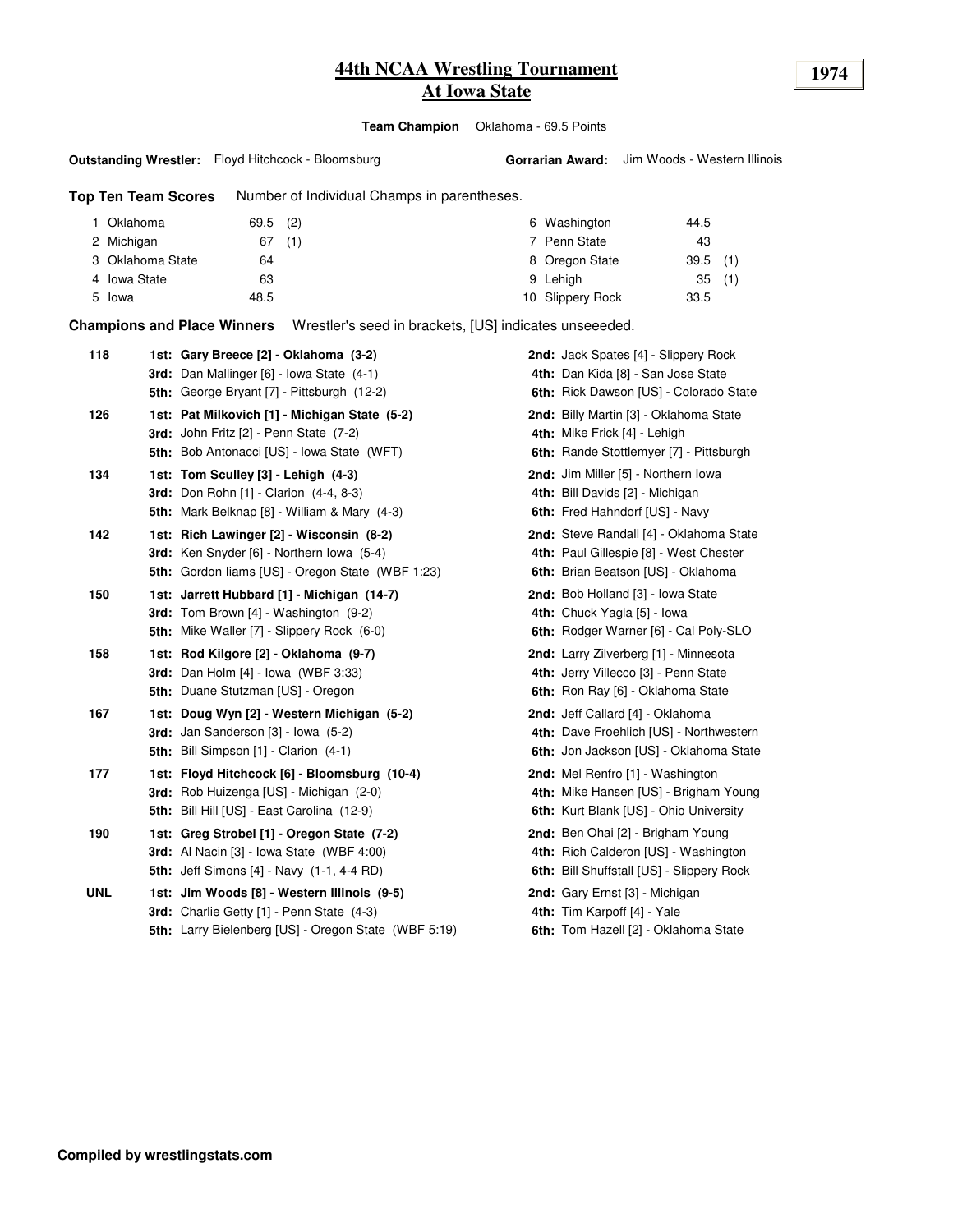#### **3/14/1974 to 3/16/1974 at Iowa State 1974 NCAA Wrestling Championship Page <sup>1</sup> of <sup>30</sup>**

| Rick Dawson, Colorado State                   |                       |                       |                   |                  |
|-----------------------------------------------|-----------------------|-----------------------|-------------------|------------------|
| Jim McConnell, Navy                           | Rick Dawson Fall 4:00 |                       |                   |                  |
| Randy Miller, Michigan State                  | Jack Spates 8-1       | Jack Spates Fall 1:23 |                   | 118 Weight Class |
| Jack Spates, Slippery Rock [4]                |                       |                       |                   |                  |
| Kelly Bast, Drake                             |                       |                       | Jack Spates 8-2   |                  |
| Chris Sones, Iowa                             | Chris Sones 8-0       |                       |                   |                  |
| Dan Blakinger, Harvard                        |                       | Everett Gomez 8-1     |                   |                  |
| Everett Gomez, Oklahoma State [5]             | Everett Gomez 6-4     |                       |                   |                  |
| Tom Phillips, Oregon State [1]                |                       |                       |                   | Jack Spates 7-2  |
| Eric Mast, Elizabethtown                      | Eric Mast 16-14       |                       |                   |                  |
| Mark Szymola, Central Michigan                |                       | Pete Morelli 3-2      |                   |                  |
| Pete Morelli, Clarion                         | Pete Morelli 7-4      |                       |                   |                  |
| Dan Kida, San Jose State [8]                  |                       |                       | Dan Kida 4-2      |                  |
| Bill Racich, West Chester                     | Dan Kida 7-4          |                       |                   |                  |
| Jim Rohr, Washington State                    |                       | Dan Kida 5-2          |                   |                  |
| John Price, Utah State                        | John Price 6-3        |                       |                   |                  |
| Brad Thompson, Minnesota State                |                       |                       |                   | Gary Breece 3-2  |
| Gary Breece, Oklahoma [2]                     | Gary Breece 24-2      |                       |                   |                  |
| Myron Shapiro, Toledo                         |                       | Gary Breece 7-1       |                   |                  |
| Jim Blair, East Carolina                      | Myron Shapiro 18-5    |                       |                   |                  |
| Steve Hart, Oregon                            |                       |                       | Gary Breece 7-3   |                  |
| Jim Haines, Wisconsin                         | Jim Haines 6-2        |                       |                   |                  |
| Bob Dalton, Miami Ohio                        |                       | George Bryant 8-3     |                   |                  |
| George Bryant, Pittsburgh [7]                 | George Bryant 9-6     |                       |                   |                  |
| Terry Perdew, Old Dominion                    |                       |                       |                   | Gary Breece 7-5  |
| Gil Espinoza, Colorado                        | Gil Espinoza 9-8      |                       |                   |                  |
| Ed Knecht, Northern Arizona                   |                       | Dan Mallinger 13-2    |                   |                  |
|                                               |                       |                       |                   |                  |
| Dan Mallinger, Iowa State [6]                 | Dan Mallinger 8-1     |                       |                   |                  |
| Greg Penny, Duke                              |                       |                       |                   |                  |
|                                               | Bob Sloand 13-2       |                       | Dan Mallinger 5-1 |                  |
| Bob Sloand, Lehigh<br>Jim Brown, Michigan [3] |                       | Jim Brown 9-4         |                   |                  |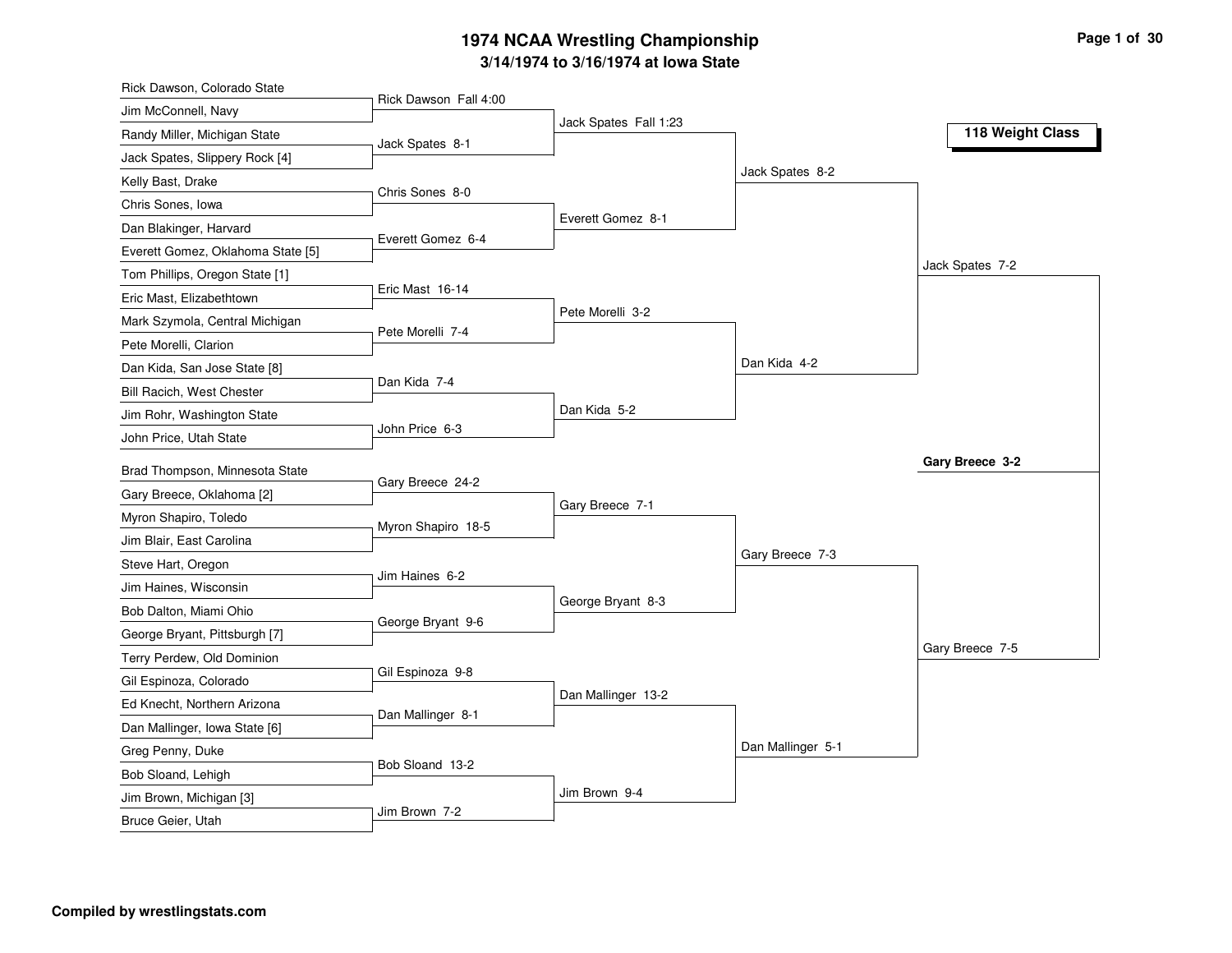# **3/14/1974 to 3/16/1974 at Iowa State 1974 NCAA Wrestling Championship Page <sup>2</sup> of <sup>30</sup>**

| Miller, Michigan State    |                       |             |                       |                     |                                             |
|---------------------------|-----------------------|-------------|-----------------------|---------------------|---------------------------------------------|
|                           |                       |             |                       |                     | <b>118 Consolation Bracket</b>              |
|                           | Dawson 2-0            |             |                       |                     |                                             |
|                           |                       |             |                       |                     |                                             |
| Dawson, Colorado State    |                       | Dawson 4-3  |                       |                     |                                             |
|                           |                       |             |                       |                     |                                             |
|                           | Gomez, Oklahoma State |             |                       |                     |                                             |
|                           |                       |             | Dawson 4-0            |                     |                                             |
| Price, Utah State         |                       |             |                       |                     | Mallinger 3-1                               |
|                           |                       |             | Mallinger, Iowa State |                     |                                             |
|                           | Racich Fall 5:59      |             |                       |                     |                                             |
|                           |                       |             |                       |                     |                                             |
| Racich, West Chester      |                       | Morelli 3-2 |                       |                     |                                             |
|                           |                       |             |                       |                     |                                             |
|                           | Morelli, Clarion      |             |                       | <b>Third Place:</b> | Dan Mallinger, Iowa State 4-1               |
|                           |                       |             |                       |                     | Fourth Place: Dan Kida, San Jose State      |
| Thompson, Minnesota State |                       |             |                       |                     | Fifth Place: George Bryant, Pittsburgh 12-2 |
|                           |                       |             |                       |                     |                                             |
|                           | Shapiro 11-6          |             |                       |                     | Sixth Place: Rick Dawson, Colorado State    |
|                           |                       |             |                       |                     |                                             |
| Shapiro, Toledo           |                       | Bryant 8-2  |                       |                     |                                             |
|                           |                       |             |                       |                     |                                             |
|                           | Bryant, Pittsburgh    |             |                       |                     |                                             |
|                           |                       |             | Bryant 8-3            |                     |                                             |
| Espinoza, Colorado        |                       |             |                       |                     | Kida 6-3                                    |
|                           |                       |             | Kida, San Jose State  |                     |                                             |
|                           |                       |             |                       |                     |                                             |
|                           | Knecht 9-7            |             |                       |                     |                                             |
| Knecht, Northern Arizona  |                       | Brown 3-2   |                       |                     |                                             |
|                           |                       |             |                       |                     |                                             |
|                           | Brown, Michigan       |             |                       |                     |                                             |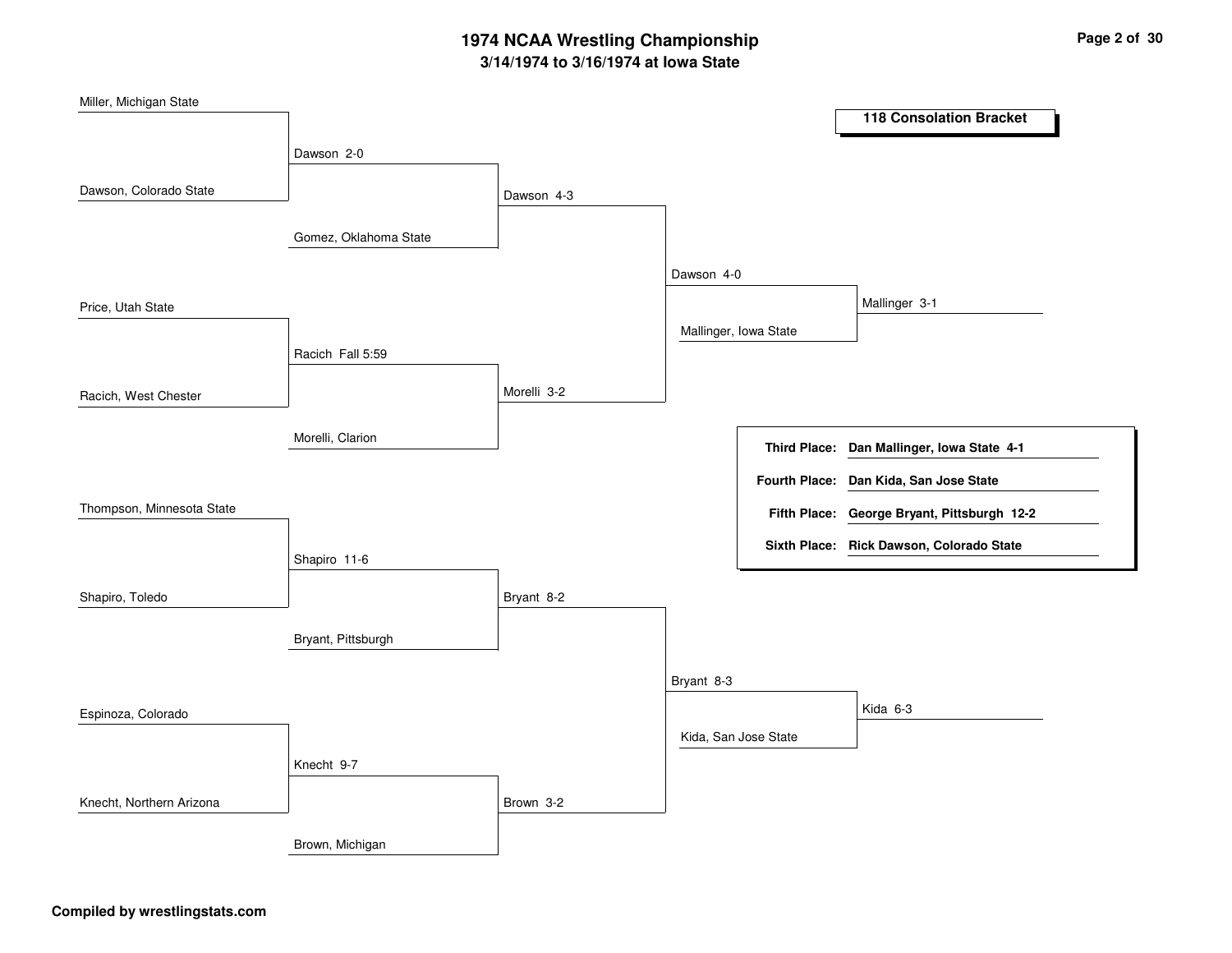# **3/14/1974 to 3/16/1974 at Iowa State 1974 NCAA Wrestling Championship Page <sup>3</sup> of <sup>30</sup>**

Espinoza 16-10 Gil Espinoza - Colorado Andy Burge - SIU-Carbondale Thompson 8-1 Brad Thompson - Minnesota State Bob Roberts - Florida Sones 8-6 Chris Sones - Iowa Steve Siroy - UCLA Dawson Fall 4:51 Rick Dawson - Colorado State Larry Reynolds - Massachusetts Mast Fall 7:40 Eric Mast - Elizabethtown Don Meeker - Wyoming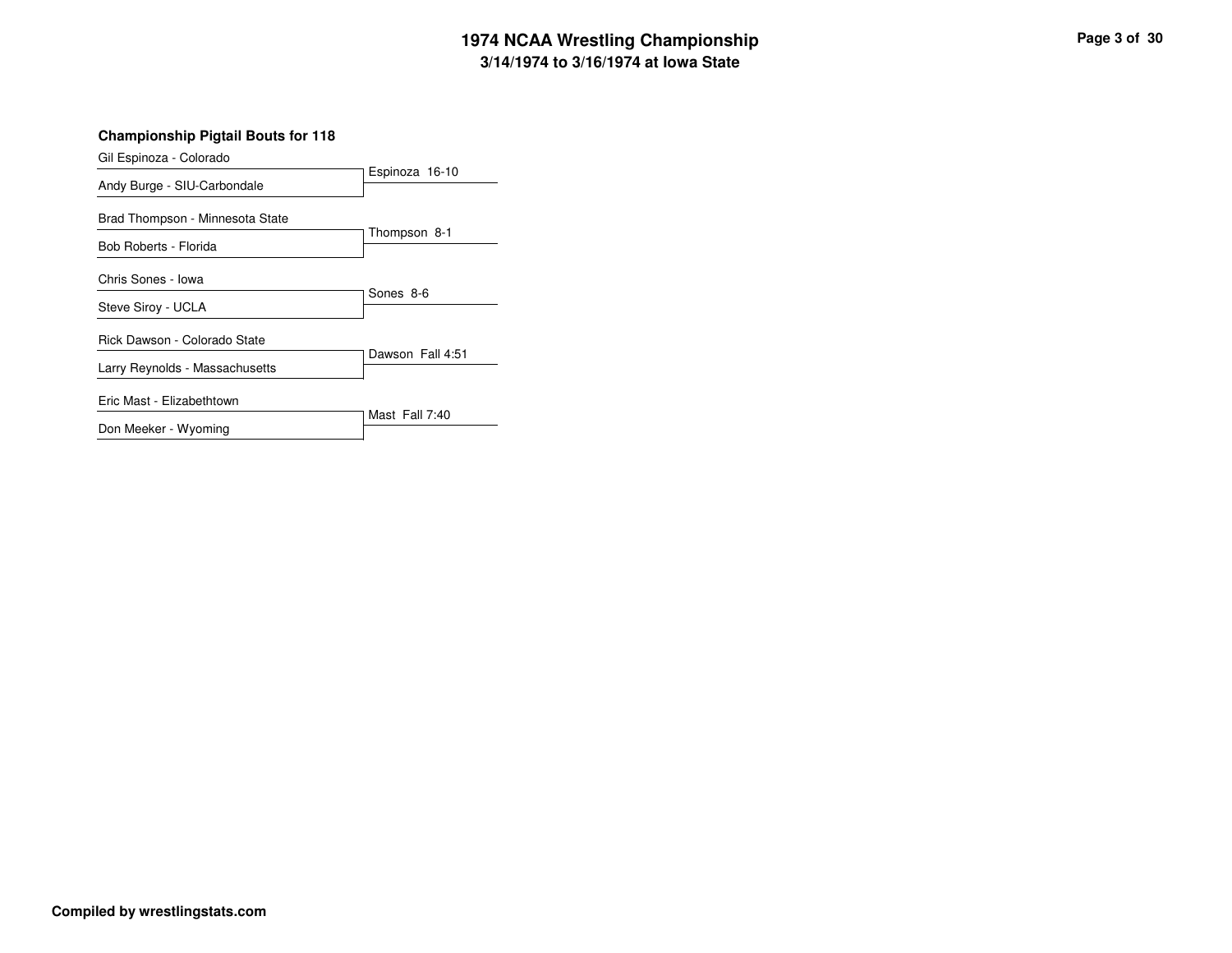#### **3/14/1974 to 3/16/1974 at Iowa State 1974 NCAA Wrestling Championship Page <sup>4</sup> of <sup>30</sup>**

| Bob Antonacci, Iowa State         |                            |                            |                       |                        |
|-----------------------------------|----------------------------|----------------------------|-----------------------|------------------------|
| Joe Sade, Oregon                  | Bob Antonacci Fall 5:31    |                            |                       |                        |
| Nabil Guketlov, Montclair State   | Mike Frick 7-4             | Bob Antonacci Fall 8:44 OT |                       | 126 Weight Class       |
| Mike Frick, Lehigh [4]            |                            |                            |                       |                        |
| Craig Turnbull, Clarion           |                            |                            | Bob Antonacci 6-5     |                        |
| Paul Schonauer, Miami Ohio        | Craig Turnbull Fall 4:09   |                            |                       |                        |
| Phil Reimnitz, North Dakota State |                            | Dave Martin 3-2            |                       |                        |
| Dave Martin, Indiana State [5]    | Dave Martin 9-0            |                            |                       |                        |
| Pat Milkovich, Michigan State [1] |                            |                            |                       | Pat Milkovich 2-0      |
| Keith Controneo, Auburn           | Pat Milkovich 14-3         |                            |                       |                        |
| Tim Cysewski, Iowa                |                            | Pat Milkovich 12-2         |                       |                        |
| Grant Kusuno, Colorado            | Tim Cysewski 14-2          |                            |                       |                        |
| Tom Garcia, Northern Iowa [8]     |                            |                            | Pat Milkovich 8-3     |                        |
| Kyle Abrams, Northern Colorado    | Tom Garcia 11-2            |                            |                       |                        |
| Phil Miller, Illinois             |                            | Tom Garcia 12-4            |                       |                        |
| Scott Pucino, Rhode Island        | Scott Pucino 7-7, 6-1      |                            |                       |                        |
|                                   |                            |                            |                       | Pat Milkovich 5-2      |
| Mike Burns, Utah                  | John Fritz 12-4            |                            |                       |                        |
| John Fritz, Penn State [2]        |                            | John Fritz 5-2             |                       |                        |
| Ken Spiva, Cincinnati             | Ken Spiva 16-6             |                            |                       |                        |
| Glenn Baker, East Carolina        |                            |                            | Rande Stottlemyer 5-2 |                        |
| Dave Schaefer, Cornell            | Dave Schaefer Fall 5:39    |                            |                       |                        |
| Pat Quinlan, Central Michigan     |                            | Rande Stottlemyer 12-1     |                       |                        |
| Dan Mello, Portland State         | Rande Stottlemyer 3-3, 2-1 |                            |                       |                        |
| Rande Stottlemyer, Pittsburgh [7] |                            |                            |                       | Billy Martin Fall 6:46 |
| John Gallagher, West Chester      | John Gallagher 11-8        |                            |                       |                        |
| Brad Jacot, Washington            |                            | Marty Hutsell 6-3          |                       |                        |
| Mark Hatten, Boise State          | Marty Hutsell 7-1          |                            |                       |                        |
| Marty Hutsell, Indiana            |                            |                            | Billy Martin 4-1      |                        |
| Greg Filipos, Maryland            | Keith Green 3-2            |                            |                       |                        |
| Keith Green, Oklahoma             |                            |                            |                       |                        |
| Billy Martin, Oklahoma State [3]  | Billy Martin 13-1          | Billy Martin 8-4           |                       |                        |
| Bill Frazier, Bowling Green       |                            |                            |                       |                        |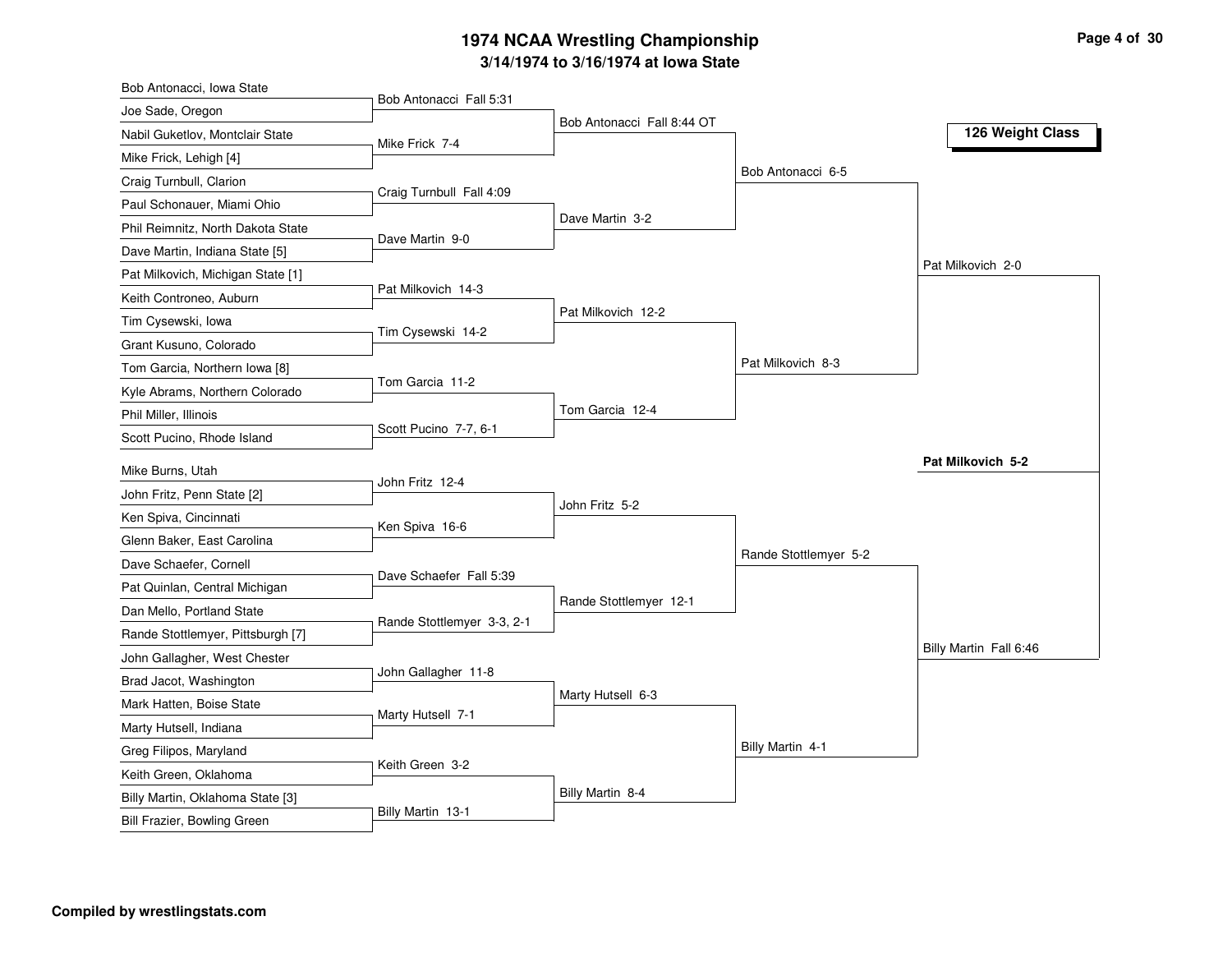# **3/14/1974 to 3/16/1974 at Iowa State 1974 NCAA Wrestling Championship Page <sup>5</sup> of <sup>30</sup>**

| Sade, Oregon           |                       |                   |                |                         |                                                |
|------------------------|-----------------------|-------------------|----------------|-------------------------|------------------------------------------------|
|                        |                       |                   |                |                         | <b>126 Consolation Bracket</b>                 |
|                        | Frick 6-0             |                   |                |                         |                                                |
|                        |                       |                   |                |                         |                                                |
| Frick, Lehigh          |                       | <b>Frick 12-6</b> |                |                         |                                                |
|                        |                       |                   |                |                         |                                                |
|                        | Martin, Indiana State |                   |                |                         |                                                |
|                        |                       |                   | Frick 8-1      |                         |                                                |
| Cysewski, lowa         |                       |                   |                |                         | Frick Med FFT                                  |
|                        |                       |                   |                | Stottlemyer, Pittsburgh |                                                |
|                        | Cysewski 11-2         |                   |                |                         |                                                |
|                        |                       |                   |                |                         |                                                |
| Controneo, Auburn      |                       | Garcia 5-1        |                |                         |                                                |
|                        |                       |                   |                |                         |                                                |
|                        | Garcia, Northern Iowa |                   |                |                         | Third Place: John Fritz, Penn State 7-2        |
|                        |                       |                   |                |                         |                                                |
|                        |                       |                   |                |                         | Fourth Place: Mike Frick, Lehigh               |
| Mello, Portland State  |                       |                   |                |                         | Fifth Place: Bob Antonacci, Iowa State Med FFT |
|                        |                       |                   |                |                         | Sixth Place: Rande Stottlemyer, Pittsburgh     |
|                        | Mello 10-3            |                   |                |                         |                                                |
|                        |                       |                   |                |                         |                                                |
| Schaefer, Cornell      |                       | Fritz 6-4         |                |                         |                                                |
|                        | Fritz, Penn State     |                   |                |                         |                                                |
|                        |                       |                   |                |                         |                                                |
|                        |                       |                   | Fritz 3-3, 3-2 |                         |                                                |
| Green, Oklahoma        |                       |                   |                |                         | Fritz 4-4, 1-1 SRD                             |
|                        |                       |                   |                | Antonacci, Iowa State   |                                                |
|                        |                       |                   |                |                         |                                                |
|                        | Green Fall 3:43       |                   |                |                         |                                                |
| Frazier, Bowling Green |                       | Hutsell 1-0       |                |                         |                                                |
|                        | Hutsell, Indiana      |                   |                |                         |                                                |
|                        |                       |                   |                |                         |                                                |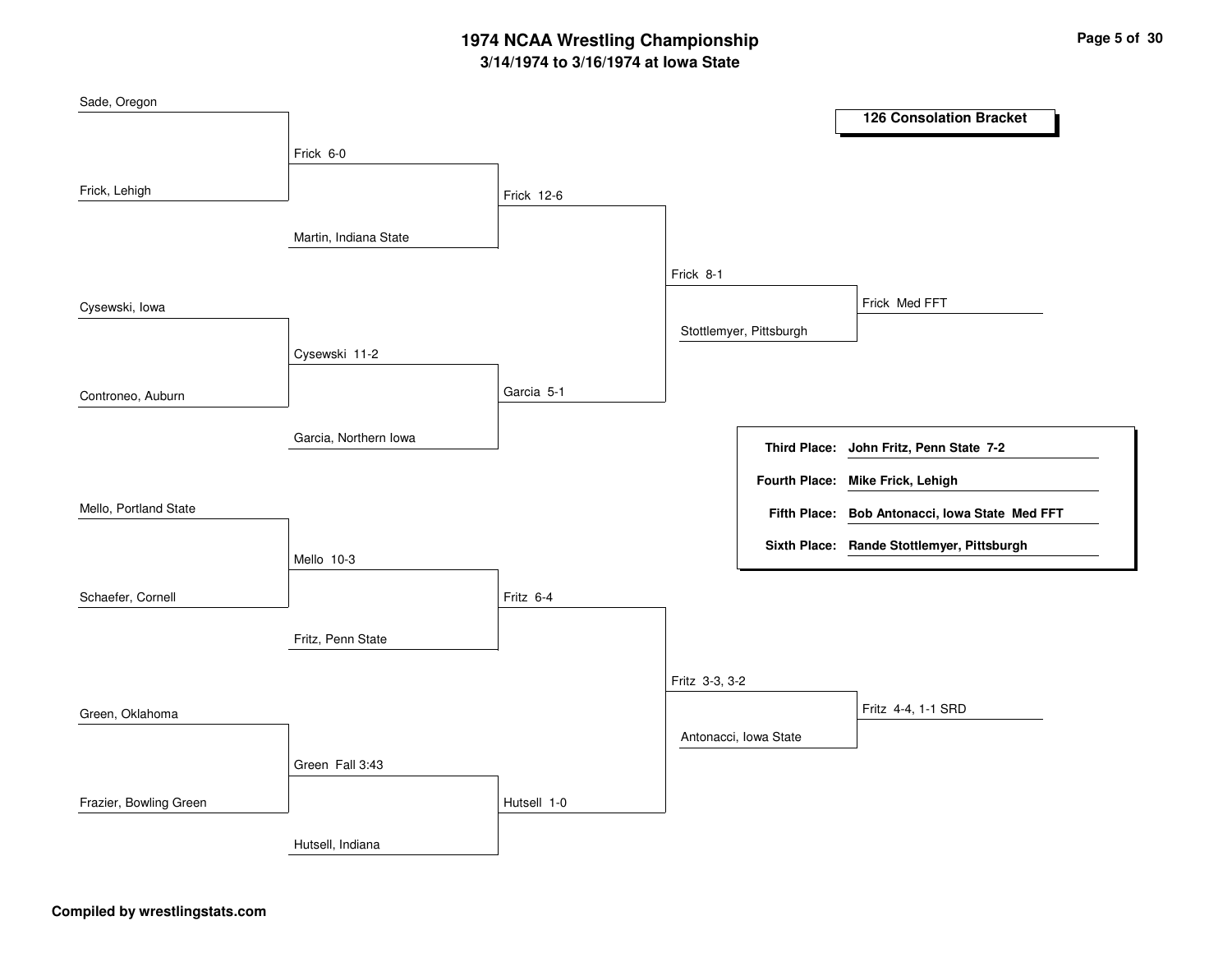# **3/14/1974 to 3/16/1974 at Iowa State 1974 NCAA Wrestling Championship Page <sup>6</sup> of <sup>30</sup>**

| Marty Hutsell - Indiana                              |                        |
|------------------------------------------------------|------------------------|
| Kirt Donaldson - UCLA                                | Hutsell 11-11, 0-0 SRD |
| Mike Burns - Utah                                    | Burns 6-3              |
| Steve Combs - California-Berkeley                    |                        |
| Keith Controneo - Auburn<br>Dave Romero - New Mexico | Controneo 7-2          |
| Paul Schonauer - Miami Ohio                          | Schonauer 4-1          |
| Oscar Trevino - San Jose State                       |                        |
| Brad Jacot - Washington                              |                        |
| Ed Maisey - Brigham Young                            | Jacot 3-0              |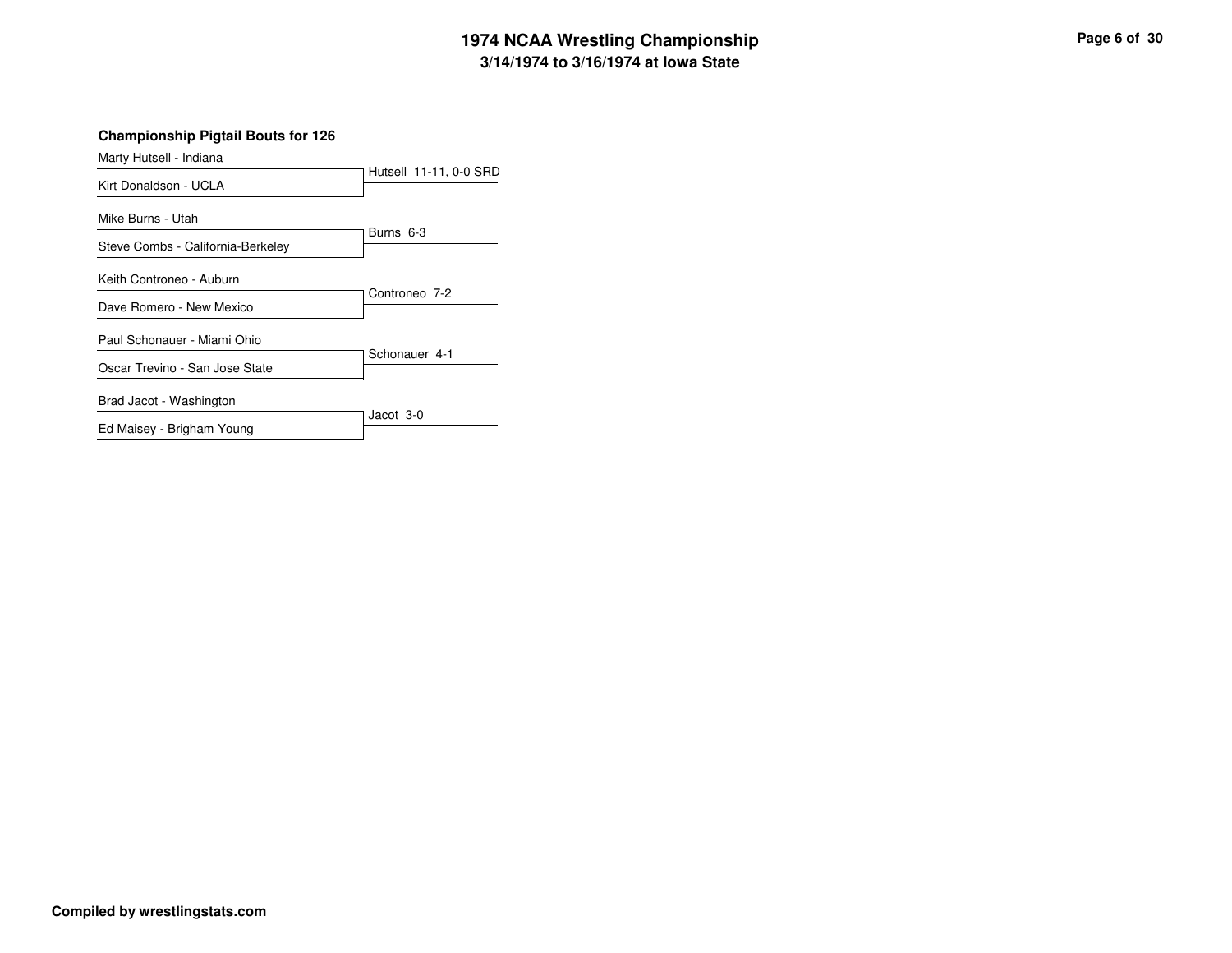#### **3/14/1974 to 3/16/1974 at Iowa State 1974 NCAA Wrestling Championship Page <sup>7</sup> of <sup>30</sup>**

| Paul Bartlett, Washington State     |                         |                     |                         |                  |
|-------------------------------------|-------------------------|---------------------|-------------------------|------------------|
| Steve Hunte, Iowa                   | Steve Hunte 9-3         |                     |                         |                  |
| Mario Ianni, Rider                  |                         | Steve Hunte 7-2     |                         | 134 Weight Class |
| Ken Donaldson, UCLA [4]             | Ken Donaldson 8-0       |                     |                         |                  |
| Bob Medina, Penn State              |                         |                     | Jim Miller 0-0, 0-0 SRD |                  |
| Norm Hatchet, Oklahoma              | Bob Medina 3-2          |                     |                         |                  |
| John Chakmakas, Wilkes              |                         | Jim Miller 6-0      |                         |                  |
| Jim Miller, Northern Iowa [5]       | Jim Miller 6-3          |                     |                         |                  |
| Don Rohn, Clarion [1]               |                         |                     |                         | Jim Miller 5-4   |
| Russ Chateaneuf, Massachusetts      | Don Rohn 16-6           |                     |                         |                  |
| Jeff Gerry, Fresno State            |                         | Don Rohn Fall 5:16  |                         |                  |
| Roy DeVore, New Mexico              | Jeff Gerry 2-1          |                     |                         |                  |
| Mark Belknap, William & Mary [8]    |                         |                     | Don Rohn 5-5, 4-2       |                  |
| Grant Arnold, Cal Poly-SLO          | Mark Belknap 4-0        |                     |                         |                  |
| Tom Ulrich, Miami Ohio              |                         | Mark Belknap 7-4    |                         |                  |
| Jim Young, SUNY-Buffalo             | Jim Young 9-4           |                     |                         |                  |
|                                     |                         |                     |                         | Tom Sculley 4-3  |
| Brad Warrick, Wyoming               | Bill Davids 3-2         |                     |                         |                  |
| Bill Davids, Michigan [2]           |                         | Bill Davids 6-3     |                         |                  |
| Fred Hahndorf, Navy                 | Fred Hahndorf 6-3       |                     |                         |                  |
| Dave Cathey, Auburn                 |                         |                     | Bill Davids 8-5         |                  |
| Toshi Oonishi, Washington           | Toshi Oonishi 8-2       |                     |                         |                  |
| Steve Wessman, Minnesota            |                         | Steve Barrett 5-3   |                         |                  |
| Dennis Felepelle, Kent State        | Steve Barrett Fall 7:11 |                     |                         |                  |
| Steve Barrett, Oklahoma State [7]   |                         |                     |                         | Tom Sculley 2-0  |
| Lorenzo Jones, Portland State       | Paul Strait 6-4         |                     |                         |                  |
| Paul Strait, Idaho State            |                         | Conrad Calendar 6-5 |                         |                  |
| Jake Holloway, Cincinnati           | Conrad Calendar 1-0     |                     |                         |                  |
| Conrad Calendar, Michigan State [6] |                         |                     |                         |                  |
| Bob Ciarrocki, Rutgers              | Mark Sanderson 7-2      |                     | Tom Sculley 7-6         |                  |
| Mark Sanderson, Brigham Young       |                         |                     |                         |                  |
| Tom Sculley, Lehigh [3]             | Tom Sculley 10-4        | Tom Sculley 6-3     |                         |                  |
| Wayne Jackson, Kansas State         |                         |                     |                         |                  |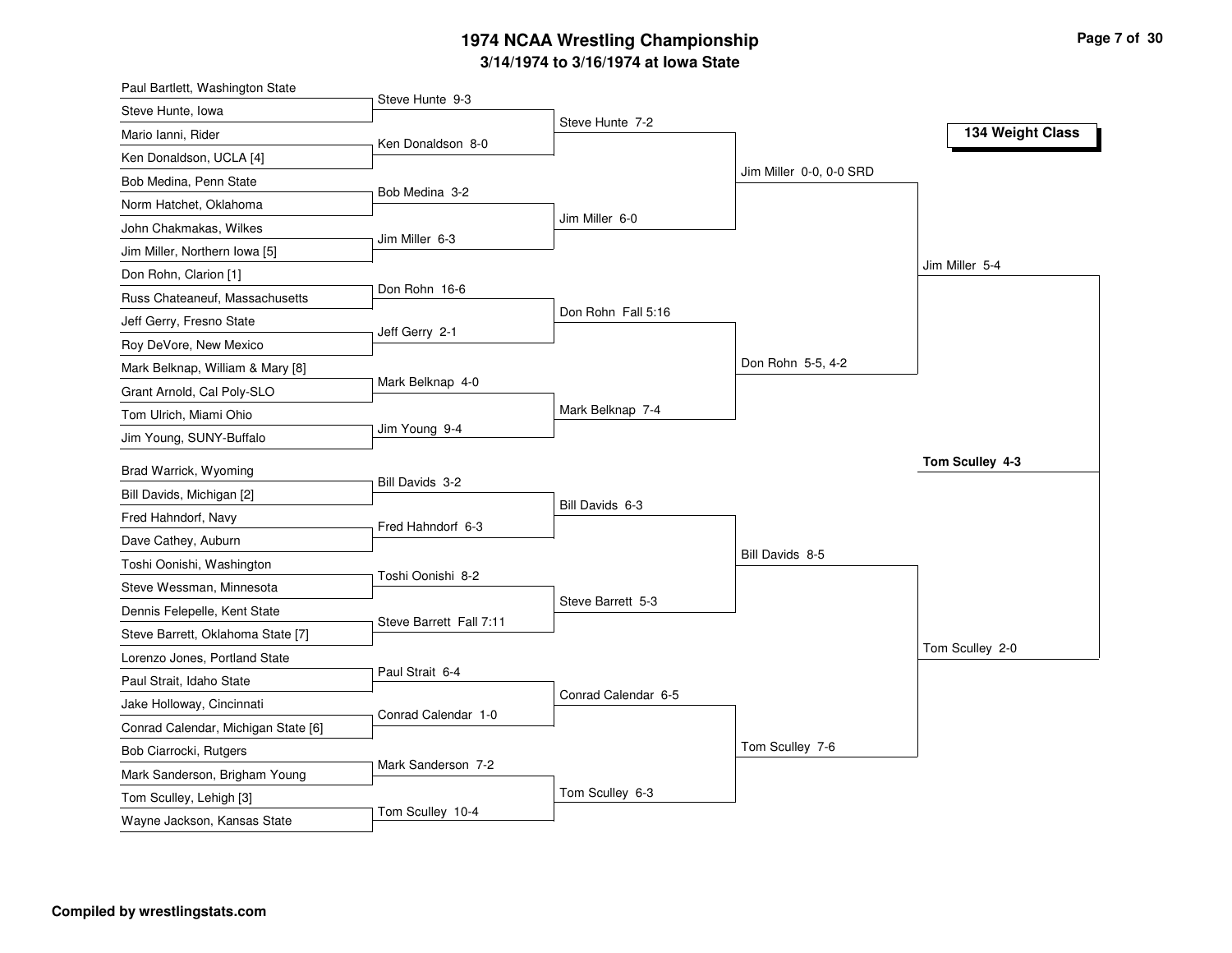# **3/14/1974 to 3/16/1974 at Iowa State 1974 NCAA Wrestling Championship Page <sup>8</sup> of <sup>30</sup>**

| Chakmakas, Wilkes         |                          |              |                  |                     | <b>134 Consolation Bracket</b>                |
|---------------------------|--------------------------|--------------|------------------|---------------------|-----------------------------------------------|
|                           | Medina 2-2, 7-0          |              |                  |                     |                                               |
| Medina, Penn State        |                          | Medina 2-0   |                  |                     |                                               |
|                           | Hunte, Iowa              |              |                  |                     |                                               |
|                           |                          |              | Belknap 6-0      |                     |                                               |
| Gerry, Fresno State       |                          |              |                  |                     | Davids 4-2                                    |
|                           | Chateaneuf 11-2          |              | Davids, Michigan |                     |                                               |
| Chateaneuf, Massachusetts |                          | Belknap 11-2 |                  |                     |                                               |
|                           | Belknap, William & Mary  |              |                  | <b>Third Place:</b> | Don Rohn, Clarion 4-4, 8-3                    |
|                           |                          |              |                  |                     | Fourth Place: Bill Davids, Michigan           |
| Warrick, Wyoming          |                          |              |                  |                     | Fifth Place: Mark Belknap, William & Mary 4-3 |
|                           | Hahndorf 6-4             |              |                  |                     | Sixth Place: Fred Hahndorf, Navy              |
| Hahndorf, Navy            |                          | Hahndorf 5-2 |                  |                     |                                               |
|                           | Barrett, Oklahoma State  |              |                  |                     |                                               |
|                           |                          |              | Hahndorf 6-4     |                     |                                               |
| Sanderson, Brigham Young  |                          |              |                  |                     | Rohn 6-4                                      |
|                           | Jackson 6-3              |              | Rohn, Clarion    |                     |                                               |
| Jackson, Kansas State     |                          | Jackson 8-2  |                  |                     |                                               |
|                           |                          |              |                  |                     |                                               |
|                           | Calendar, Michigan State |              |                  |                     |                                               |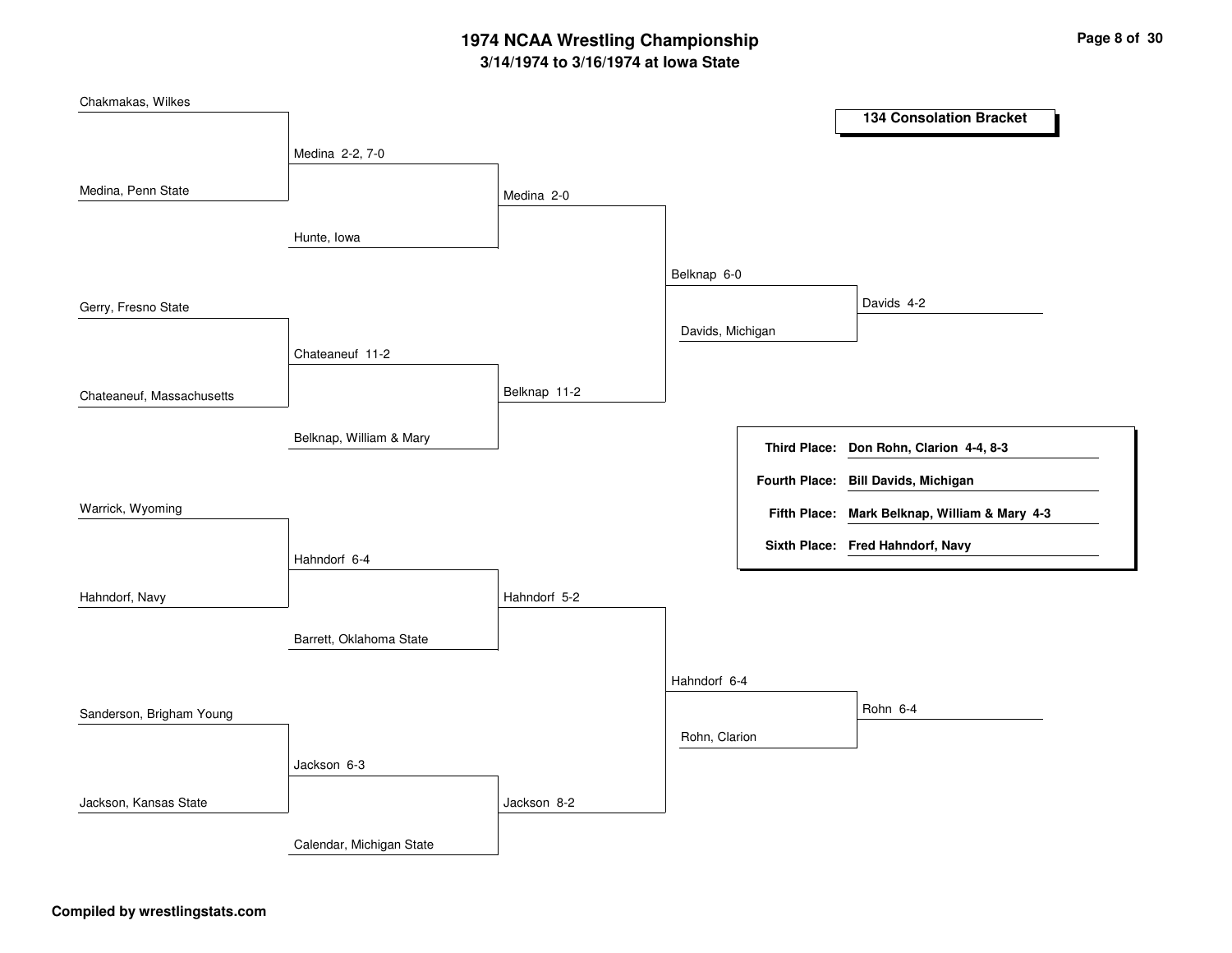# **3/14/1974 to 3/16/1974 at Iowa State 1974 NCAA Wrestling Championship Page <sup>9</sup> of <sup>30</sup>**

**Championship Pigtail Bouts for 134**

| Paul Strait - Idaho State              |                 |
|----------------------------------------|-----------------|
| Brian Davis - Duke                     | Strait 11-3     |
| Brad Warrick - Wyoming                 |                 |
| Joe Kosch - Bowling Green              | Warrick 5-2     |
| <b>Russ Chateaneuf - Massachusetts</b> | Chateaneuf 10-5 |
| Ron Boucher - Oregon State             |                 |
| Norm Hatchet - Oklahoma                | Hatchet 6-5     |
| Carl Slocum - Northern Colorado        |                 |
| Grant Arnold - Cal Poly-SLO            | Arnold 9-7      |
| Jim Welter - Missouri                  |                 |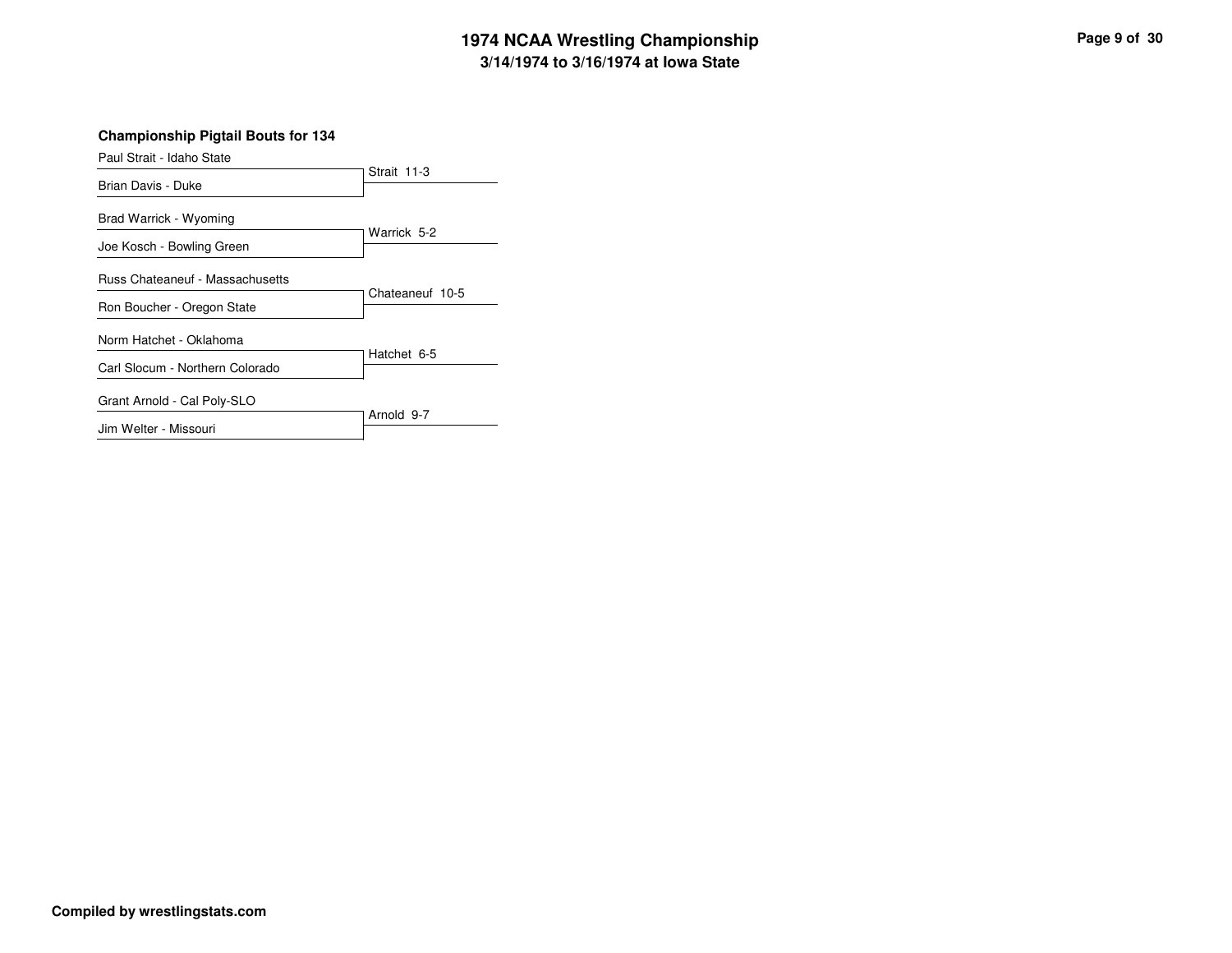### **3/14/1974 to 3/16/1974 at Iowa State 1974 NCAA Wrestling Championship Page <sup>10</sup> of <sup>30</sup>**

| Steve Daniels, Portland State                     |                        |                            |                         |                   |
|---------------------------------------------------|------------------------|----------------------------|-------------------------|-------------------|
| Mike Salupo, Miami Ohio                           | Mike Salupo 3-3, 3-2   |                            |                         |                   |
| Paull McNutt, North Carolina State                | Steve Randall 13-2     | Steve Randall Fall 4:50    |                         | 142 Weight Class  |
| Steve Randall, Oklahoma State [4]                 |                        |                            |                         |                   |
| John Hanshaw, Arizona                             |                        |                            | Steve Randall 7-2       |                   |
| Mike Winberry, Northern Colorado                  | Mike Winberry 5-5, 2-0 |                            |                         |                   |
| Laird Carmichael, Georgia Tech                    |                        | Lee Peterson Fall 0:57     |                         |                   |
| Lee Peterson, North Dakota State [5]              | Lee Peterson 7-1       |                            |                         |                   |
| Dan Muthler, Navy [1]                             |                        |                            |                         | Steve Randall 7-3 |
| Gene Costello, Slippery Rock                      | Dan Muthler Fall 7:21  |                            |                         |                   |
| Paul Danelo, Washington State                     |                        | Dan Muthler 7-4            |                         |                   |
| Brad Smith, Iowa                                  | Paul Danelo 9-8        |                            |                         |                   |
| Paul Gillespie, West Chester [8]                  |                        |                            | Paul Gillespie 3-3, 4-2 |                   |
| Brian Beatson, Oklahoma                           | Paul Gillespie 9-6     |                            |                         |                   |
| Dan Brown, Central Michigan                       |                        | Paul Gillespie 3-3, 4-4 RD |                         |                   |
| Tim Williams, Colorado State                      | Dan Brown 10-2         |                            |                         |                   |
| Steve Sanderson, Brigham Young                    |                        |                            |                         | Rich Lawinger 8-2 |
| Rich Lawinger, Wisconsin [2]                      | Rich Lawinger 10-2     |                            |                         |                   |
| Gordon liams, Oregon State                        |                        | Rich Lawinger 8-1          |                         |                   |
| Guy Bercier, Boston University                    | Gordon liams 5-0       |                            |                         |                   |
| Gary Reinhart, Fresno State                       |                        |                            | Rich Lawinger 8-2       |                   |
| Andy Kohlhepp, Ohio University                    | Andy Kohlhepp 11-3     |                            |                         |                   |
| Ron Selfridge, Pittsburgh                         |                        | Bill Schuck 5-3            |                         |                   |
| Bill Schuck, Michigan [7]                         | Bill Schuck 6-2        |                            |                         |                   |
| Tom Marriott, East Carolina                       |                        |                            |                         | Rich Lawinger 4-1 |
| Brent Jacinto, California-Berkeley                | Brent Jacinto 7-3      |                            |                         |                   |
| Art Trovei, Wilkes                                |                        | Ken Snyder 5-4             |                         |                   |
|                                                   | Ken Snyder 5-2         |                            |                         |                   |
| Ken Snyder, Northern Iowa [6]<br>Bob Haun, Auburn |                        |                            | Ken Snyder 6-3          |                   |
| Don Rogers, Michigan State                        | Bob Haun 5-4           |                            |                         |                   |
|                                                   |                        |                            |                         |                   |
| Pete Galea, Iowa State [3]                        |                        | Pete Galea Fall 6:31       |                         |                   |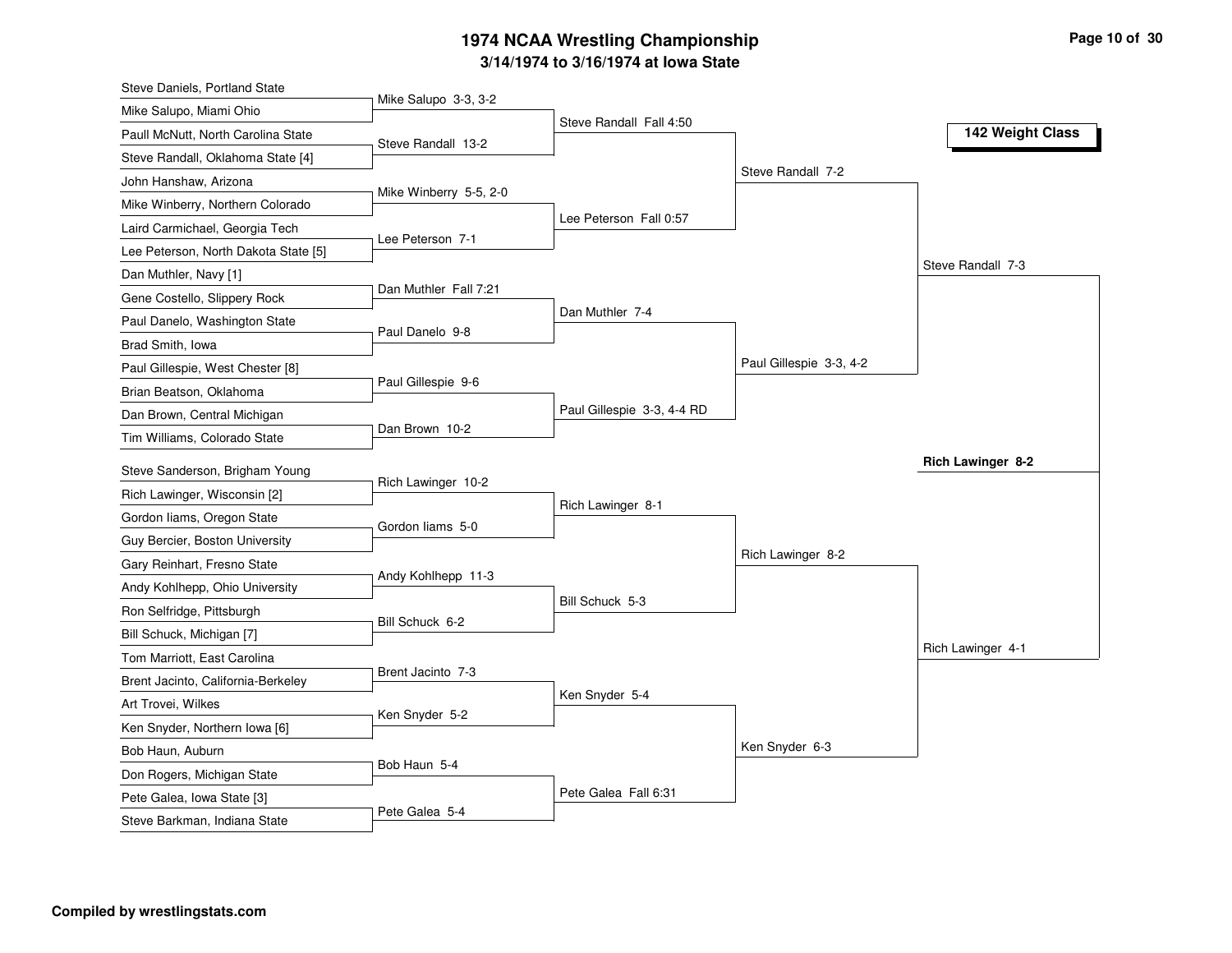# **3/14/1974 to 3/16/1974 at Iowa State 1974 NCAA Wrestling Championship Page <sup>11</sup> of <sup>30</sup>**

| McNutt, North Carolina State |                              |                   |             |                         | <b>142 Consolation Bracket</b>                    |
|------------------------------|------------------------------|-------------------|-------------|-------------------------|---------------------------------------------------|
|                              |                              |                   |             |                         |                                                   |
|                              | Salupo 10-5                  |                   |             |                         |                                                   |
| Salupo, Miami Ohio           |                              | Peterson 8-8, 2-1 |             |                         |                                                   |
|                              | Peterson, North Dakota State |                   |             |                         |                                                   |
|                              |                              |                   | Beatson 9-5 |                         |                                                   |
| Brown, Central Michigan      |                              |                   |             |                         | Snyder 9-4                                        |
|                              |                              |                   |             | Snyder, Northern Iowa   |                                                   |
|                              | Beatson 5-4                  |                   |             |                         |                                                   |
| Beatson, Oklahoma            |                              | Beatson 8-6       |             |                         |                                                   |
|                              | Muthler, Navy                |                   |             |                         | Third Place: Ken Snyder, Northern Iowa 5-4        |
|                              |                              |                   |             |                         | Fourth Place: Paul Gillespie, West Chester        |
| Sanderson, Brigham Young     |                              |                   |             |                         |                                                   |
|                              |                              |                   |             |                         | Fifth Place: Gordon liams, Oregon State Fall 1:23 |
|                              | liams 7-2                    |                   |             |                         | Sixth Place: Brian Beatson, Oklahoma              |
| liams, Oregon State          |                              | liams 5-1         |             |                         |                                                   |
|                              | Schuck, Michigan             |                   |             |                         |                                                   |
|                              |                              |                   |             |                         |                                                   |
|                              |                              |                   | liams 6-5   |                         |                                                   |
| Jacinto, California-Berkeley |                              |                   |             |                         | Gillespie 2-2, 2-1                                |
|                              |                              |                   |             | Gillespie, West Chester |                                                   |
|                              | Jacinto 3-1                  |                   |             |                         |                                                   |
| Trovei, Wilkes               |                              | Galea 4-3         |             |                         |                                                   |
|                              | Galea, Iowa State            |                   |             |                         |                                                   |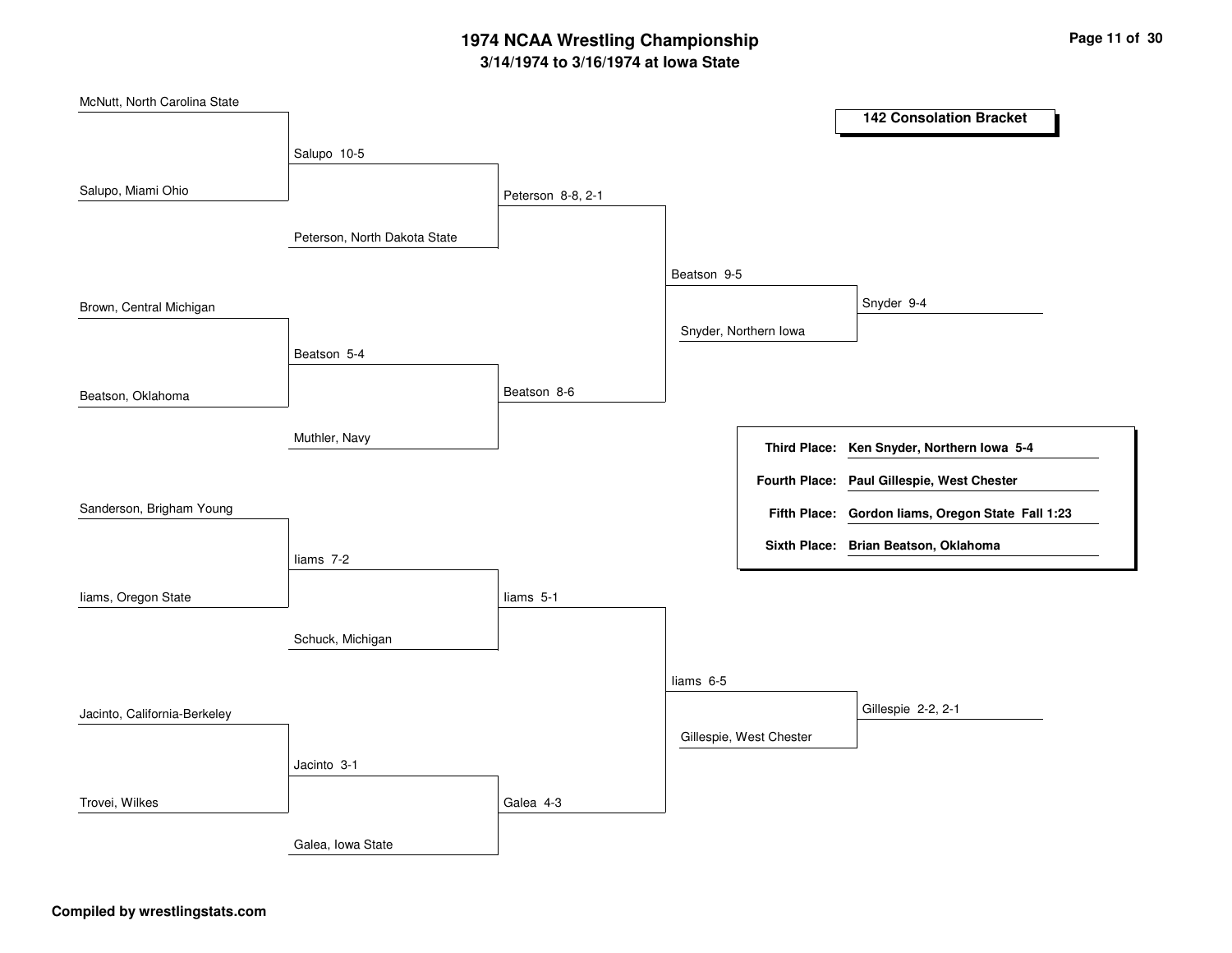# **3/14/1974 to 3/16/1974 at Iowa State 1974 NCAA Wrestling Championship Page <sup>12</sup> of <sup>30</sup>**

#### **Championship Pigtail Bouts for 142**

Tim Williams - Colorado State

|                                   | Williams 6-5   |
|-----------------------------------|----------------|
| Scott Myers - Rutgers             |                |
| Mike Winberry - Northern Colorado |                |
| Roy Maddox - Missouri             | Winberry 13-10 |
| Steve Sanderson - Brigham Young   | Sanderson 2-0  |
| Jeff Howell - Boise State         |                |
| Gene Costello - Slippery Rock     |                |
| Shuichi Shoji - Oregon            | Costello 3-0   |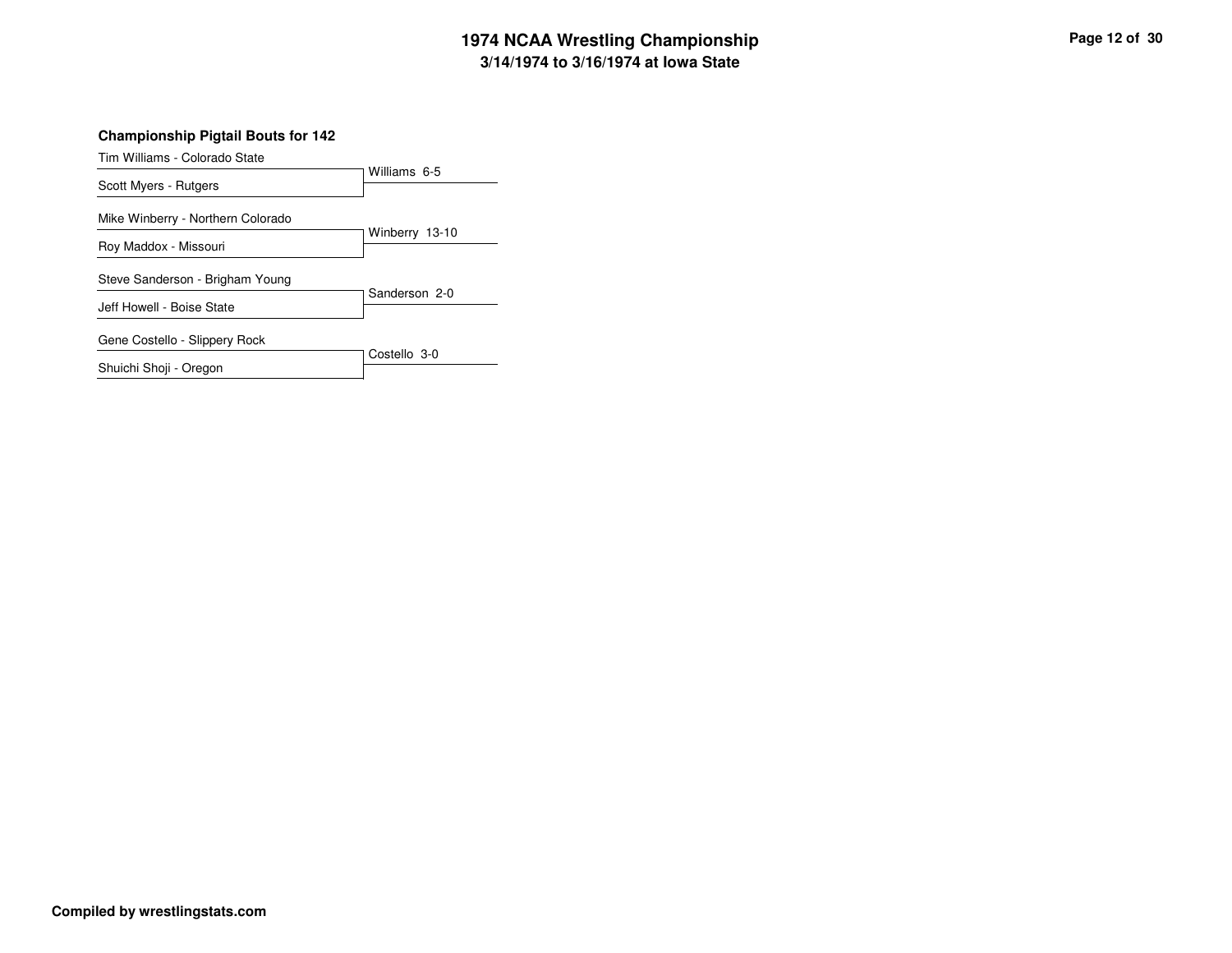# **3/14/1974 to 3/16/1974 at Iowa State 1974 NCAA Wrestling Championship Page <sup>13</sup> of <sup>30</sup>**

| Dennis Whimpey, Brigham Young          |                            |                            |                       |                         |
|----------------------------------------|----------------------------|----------------------------|-----------------------|-------------------------|
| Larry Reed, Northern Colorado          | Larry Reed DFT 4:19        |                            |                       |                         |
| Mike Lee, Wilkes                       | Tom Brown 16-4             | Tom Brown 8-1              |                       | 150 Weight Class        |
| Tom Brown, Washington [4]              |                            |                            |                       |                         |
| Dave Maple, Oklahoma State             |                            |                            | Chuck Yagla 13-6      |                         |
| Guy Morrison, Long Beach State         | Dave Maple 3-2             |                            |                       |                         |
| Robin Dunlap, Delaware                 |                            | Chuck Yagla 4-2            |                       |                         |
| Chuck Yagla, Iowa [5]                  | Chuck Yagla 14-2           |                            |                       |                         |
| Jarrett Hubbard, Michigan [1]          |                            |                            |                       | Jarrett Hubbard 9-1     |
| Gary Martin, Western Michigan          | Jarrett Hubbard Fall 1:05  |                            |                       |                         |
| Frank Peck, Oklahoma                   |                            | Jarrett Hubbard Fall 5:31  |                       |                         |
| Steve Taylor, Bowling Green            | Frank Peck 7-3             |                            |                       |                         |
| Dale Porter, Cornell [8]               |                            |                            | Jarrett Hubbard 13-2  |                         |
| Tom Cavanaugh, Cleveland State         | Dale Porter 8-4            |                            |                       |                         |
| Randy Sulaver, Illinois                |                            | Dale Porter 9-5            |                       |                         |
| Ethan Reeve, Tennessee                 | Randy Sulaver 8-3          |                            |                       |                         |
| Dennis Trainor, Washington State       |                            |                            |                       | Jarrett Hubbard 14-7    |
| Bill Luckenbaugh, East Stroudsburg [2] | Bill Luckenbaugh Fall 2:27 |                            |                       |                         |
| John Althans, Navy                     |                            | Bill Luckenbaugh Fall 3:46 |                       |                         |
| Mett Bacharach, Virginia               | John Althans 13-3          |                            |                       |                         |
| Ray Sarinelli, Pennsylvania            |                            |                            | Mike Waller 11-0      |                         |
| Larry Johnson, Northern Illinois       | Larry Johnson Fall 5:46    |                            |                       |                         |
| Randy Watson, Boise State              |                            | Mike Waller 6-1            |                       |                         |
| Mike Waller, Slippery Rock [7]         | Mike Waller 6-0            |                            |                       |                         |
| Dean Dixon, Oregon                     |                            |                            |                       | Bob Holland 1-1, 0-0 RD |
| Sam Jones, Portland State              | Sam Jones 6-4              |                            |                       |                         |
| Lane Lindley, Wyoming                  |                            | Rodger Warner 3-2          |                       |                         |
|                                        | Rodger Warner 10-3         |                            |                       |                         |
| Rodger Warner, Cal Poly-SLO [6]        |                            |                            | Bob Holland Fall 4:04 |                         |
| John Janiak, Syracuse                  | Steve Lawinger 9-4         |                            |                       |                         |
| Steve Lawinger, Wisconsin              |                            | Bob Holland 3-1            |                       |                         |
| Bob Holland, Iowa State [3]            | Bob Holland Fall 4:11      |                            |                       |                         |
| Tom Calhoun, Ball State                |                            |                            |                       |                         |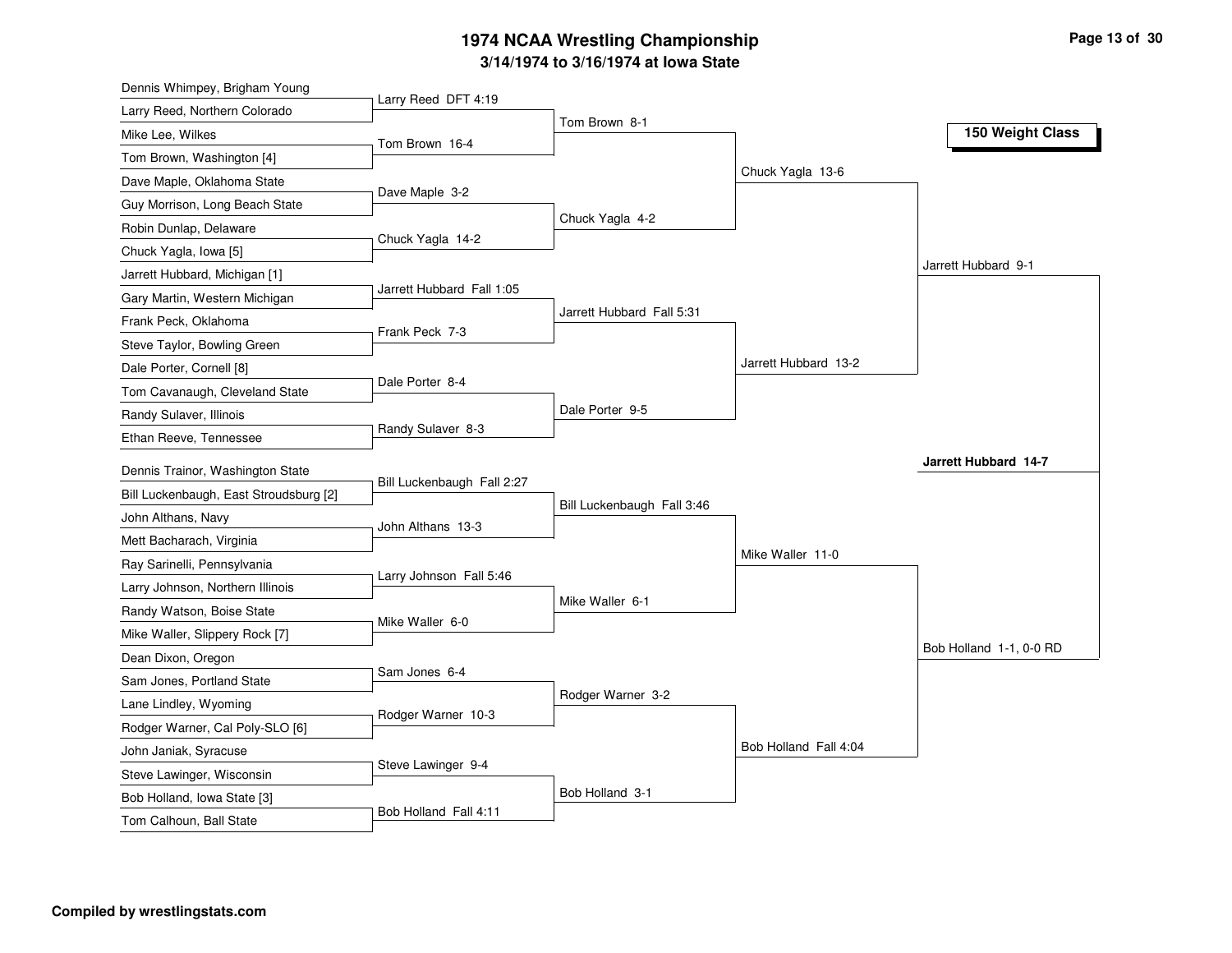# **3/14/1974 to 3/16/1974 at Iowa State 1974 NCAA Wrestling Championship Page <sup>14</sup> of <sup>30</sup>**

| Dunlap, Delaware           |                               |                      |             |                       | <b>150 Consolation Bracket</b>              |
|----------------------------|-------------------------------|----------------------|-------------|-----------------------|---------------------------------------------|
|                            | Maple 12-2                    |                      |             |                       |                                             |
| Maple, Oklahoma State      |                               | Brown 12-3           |             |                       |                                             |
|                            | Brown, Washington             |                      |             |                       |                                             |
|                            |                               |                      | Brown 2-0   |                       |                                             |
| Peck, Oklahoma             |                               |                      |             |                       | Brown 4-0                                   |
|                            | Martin 7-4                    |                      |             | Waller, Slippery Rock |                                             |
| Martin, Western Michigan   |                               | Porter 15-2          |             |                       |                                             |
|                            | Porter, Cornell               |                      |             |                       | Third Place: Tom Brown, Washington 9-2      |
|                            |                               |                      |             |                       | Fourth Place: Chuck Yagla, Iowa             |
| Watson, Boise State        |                               |                      |             |                       | Fifth Place: Mike Waller, Slippery Rock 6-0 |
|                            | Johnson 15-0                  |                      |             |                       | Sixth Place: Rodger Warner, Cal Poly-SLO    |
| Johnson, Northern Illinois |                               | Luckenbaugh 8-8, 5-0 |             |                       |                                             |
|                            | Luckenbaugh, East Stroudsburg |                      |             |                       |                                             |
|                            |                               |                      | Warner 14-2 |                       |                                             |
| Lawinger, Wisconsin        |                               |                      |             |                       | Yagla 14-1                                  |
|                            |                               |                      | Yagla, lowa |                       |                                             |
|                            | Calhoun 5-1                   |                      |             |                       |                                             |
| Calhoun, Ball State        |                               | Warner 9-0           |             |                       |                                             |
|                            | Warner, Cal Poly-SLO          |                      |             |                       |                                             |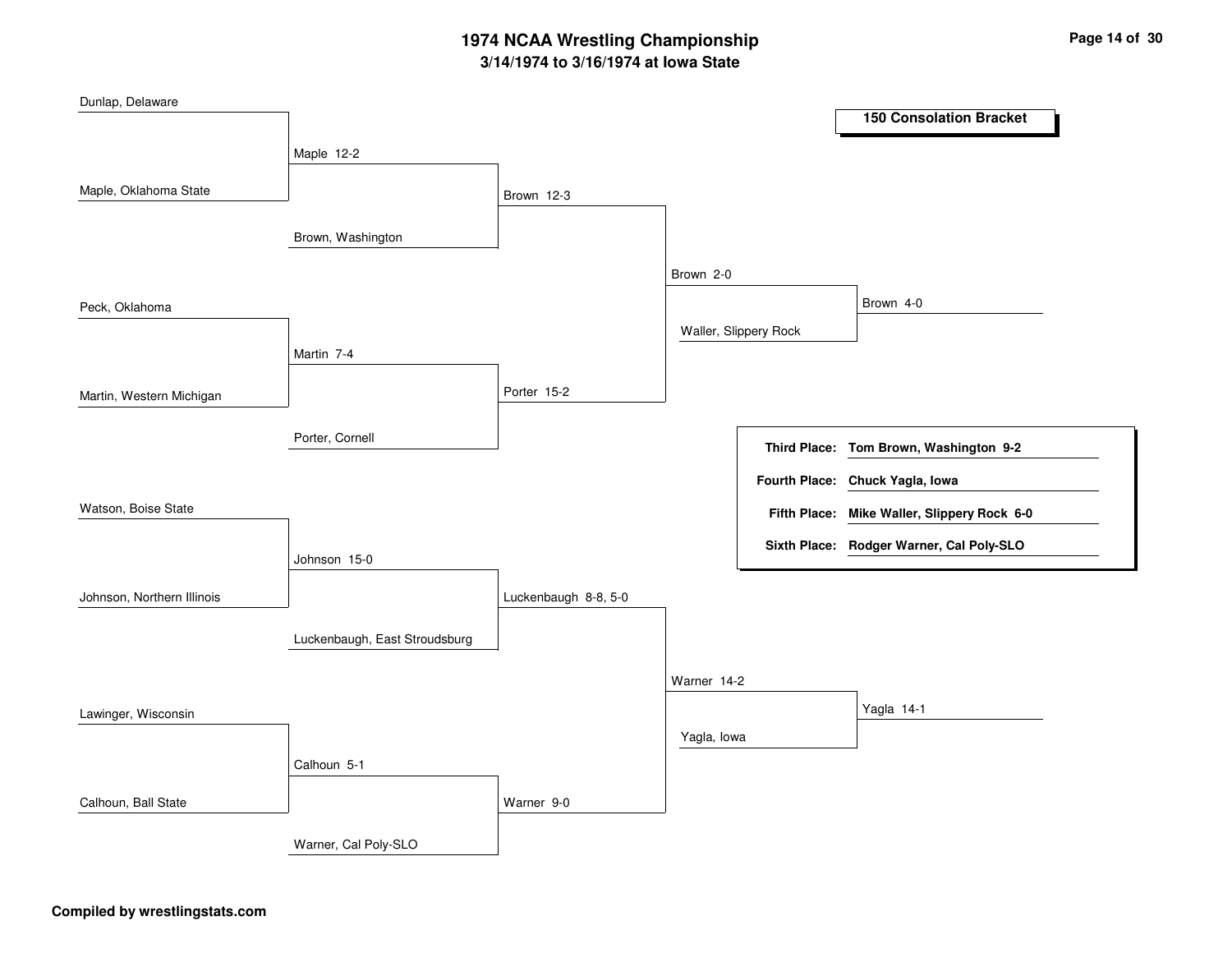# **3/14/1974 to 3/16/1974 at Iowa State 1974 NCAA Wrestling Championship Page <sup>15</sup> of <sup>30</sup>**

**Championship Pigtail Bouts for 150**

| Sam Jones - Portland State         |               |
|------------------------------------|---------------|
| Tom Perry - Missouri               | Jones 7-6     |
| Dennis Trainor - Washington State  | Trainor 6-5   |
| Tom Kryzak - Boston University     |               |
| Guy Morrison - Long Beach State    |               |
| Mark Black - UCLA                  | Morrison 7-5  |
| Mett Bacharach - Virginia          |               |
| Gary Blosser - Colorado State      | Bacharach 7-2 |
| Gary Martin - Western Michigan     |               |
| Chris Jacobson - Appalachian State | Martin 15-10  |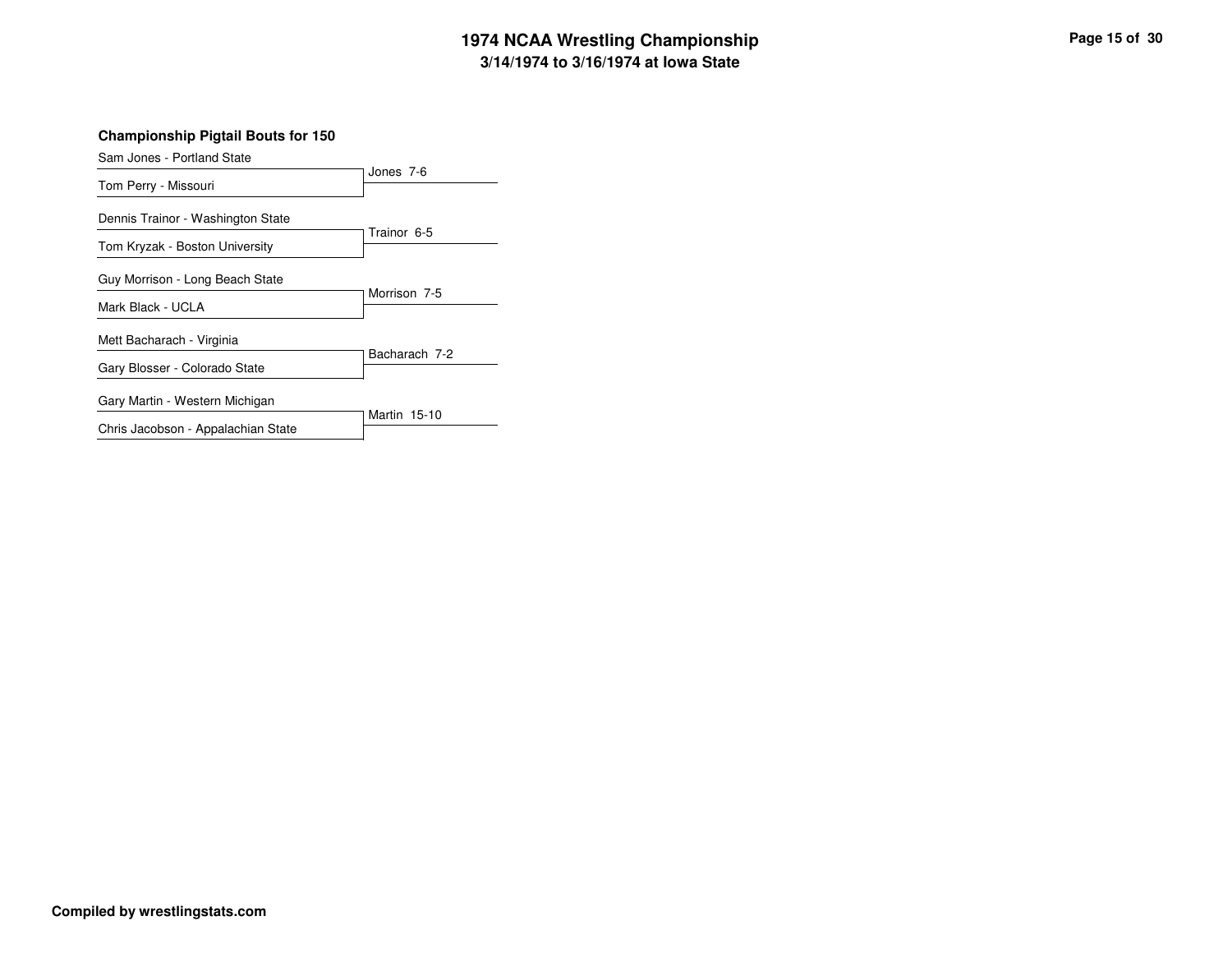#### **3/14/1974 to 3/16/1974 at Iowa State 1974 NCAA Wrestling Championship Page <sup>16</sup> of <sup>30</sup>**

| Pete Ackerman, Rider                 |                            |                            |                       |                      |
|--------------------------------------|----------------------------|----------------------------|-----------------------|----------------------|
| Mike Engels, South Dakota State      | Mike Engels 13-6           |                            |                       |                      |
| Dewayne Cobbs, Missouri              | Dan Holm Fall 4:28         | Dan Holm 8-4               |                       | 158 Weight Class     |
| Dan Holm, Iowa [4]                   |                            |                            |                       |                      |
| Duane Stutzman, Oregon               |                            |                            | Dan Holm 7-0          |                      |
| Cliff Howlett, Drake                 | Duane Stutzman Fall 3:00   |                            |                       |                      |
| Pat Capone, Marquette                |                            | Duane Stutzman 10-6        |                       |                      |
| Cliff Hatch, Cal Poly-SLO [5]        | Cliff Hatch 3-1            |                            |                       |                      |
| Larry Zilverberg, Minnesota [1]      |                            |                            |                       | Larry Zilverberg 9-3 |
| Buddy Walker, Tennessee              | Larry Zilverberg Fall 5:46 |                            |                       |                      |
| Terry Rusher, Colorado               |                            | Larry Zilverberg Fall 3:21 |                       |                      |
| Cal MacNeal, Cal State-Santa Barbara | Cal MacNeal 5-3            |                            |                       |                      |
| John Matthews, Central Michigan [8]  |                            |                            | Larry Zilverberg 11-5 |                      |
| Rick Emmerson, Navy                  | John Matthews 8-3          |                            |                       |                      |
| Steve Benson, Massachusetts          |                            | John Matthews 7-1          |                       |                      |
| Pat Christenson, Wisconsin           | Pat Christenson 13-2       |                            |                       |                      |
| Mark Hansen, Brigham Young           |                            |                            |                       | Rod Kilgore 9-7      |
| Rod Kilgore, Oklahoma [2]            | Rod Kilgore 8-0            |                            |                       |                      |
| Angelo Natoli, Slippery Rock         |                            | Rod Kilgore 5-2            |                       |                      |
| Greg Archer, Indiana State           | Greg Archer 8-4            |                            |                       |                      |
| Ken Wilson, Syracuse                 |                            |                            | Rod Kilgore 12-1      |                      |
| Dennis O'Neil, Bowling Green         | Ken Wilson 14-2            |                            |                       |                      |
| Jim Fallis, Lake Superior            |                            | Ken Wilson 14-7            |                       |                      |
| Jody Sloan, Wyoming [7]              | Jim Fallis 7-2             |                            |                       |                      |
| Kaare Papenfuse, Washington          |                            |                            |                       | Rod Kilgore 7-2      |
| Jody Smith, Utah                     | Jody Smith 6-1             |                            |                       |                      |
| Steve Wolfe, Ohio University         |                            | Ron Ray 3-2                |                       |                      |
| Ron Ray, Oklahoma State [6]          | Ron Ray Fall 7:00          |                            |                       |                      |
| Tyrone Neal, Maryland                |                            |                            | Jerry Villecco 4-3    |                      |
| Dave Chandler, Boise State           | Tyrone Neal 10-4           |                            |                       |                      |
| Jerry Villecco, Penn State [3]       |                            |                            |                       |                      |
|                                      |                            | Jerry Villecco 16-2        |                       |                      |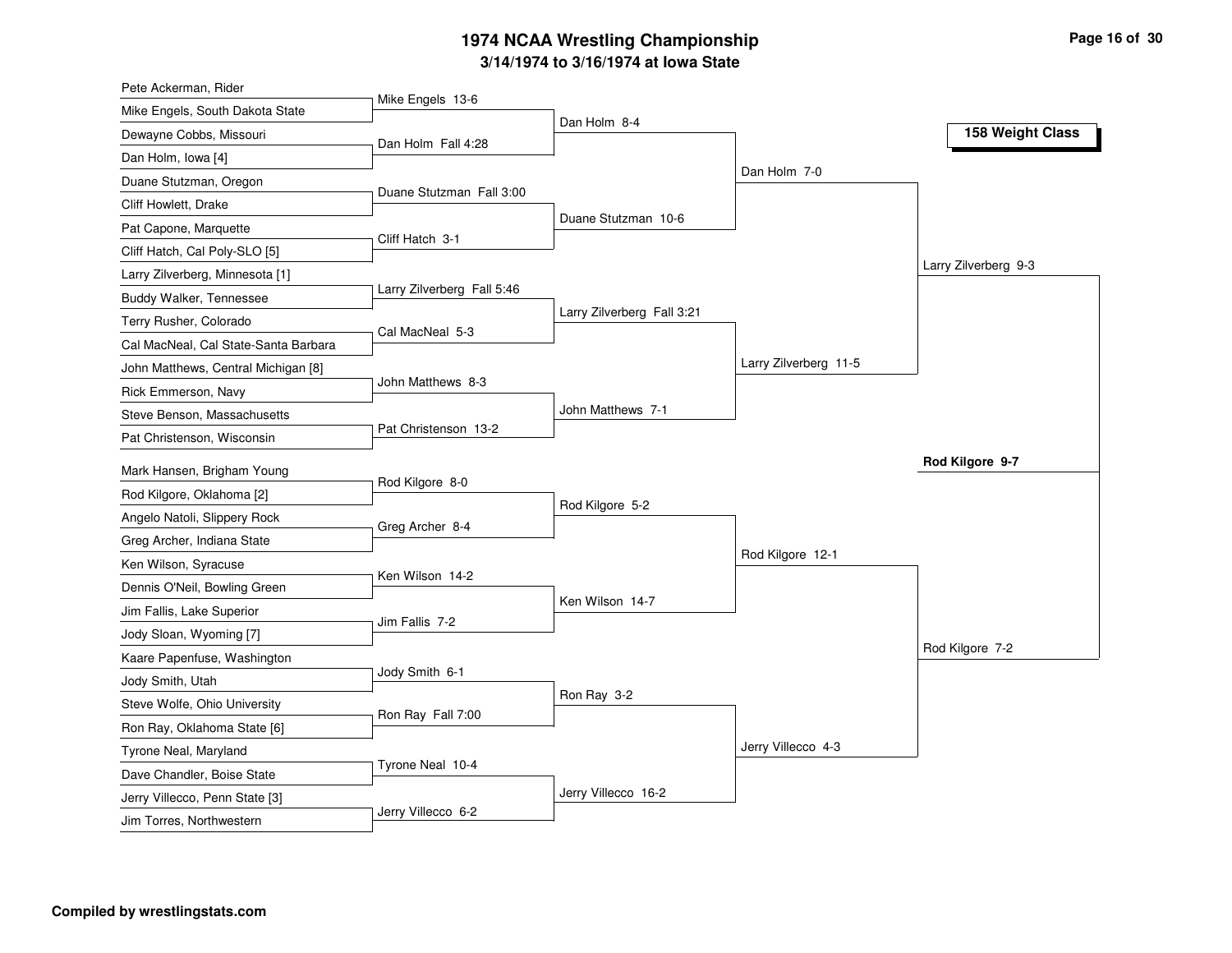# **3/14/1974 to 3/16/1974 at Iowa State 1974 NCAA Wrestling Championship Page <sup>17</sup> of <sup>30</sup>**

| Cobbs, Missouri                  |                            |                      |                      |                     |                                              |
|----------------------------------|----------------------------|----------------------|----------------------|---------------------|----------------------------------------------|
|                                  |                            |                      |                      |                     | <b>158 Consolation Bracket</b>               |
|                                  | Engels Fall 5:59           |                      |                      |                     |                                              |
| Engels, South Dakota State       |                            |                      |                      |                     |                                              |
|                                  |                            | Stutzman 5-5, 1-1 RD |                      |                     |                                              |
|                                  | Stutzman, Oregon           |                      |                      |                     |                                              |
|                                  |                            |                      |                      |                     |                                              |
|                                  |                            |                      | Stutzman 4-0         |                     |                                              |
| MacNeal, Cal State-Santa Barbara |                            |                      |                      |                     | Villecco 5-2                                 |
|                                  |                            |                      | Villecco, Penn State |                     |                                              |
|                                  | Walker 4-1                 |                      |                      |                     |                                              |
| Walker, Tennessee                |                            | Matthews Fall 5:02   |                      |                     |                                              |
|                                  |                            |                      |                      |                     |                                              |
|                                  | Matthews, Central Michigan |                      |                      | <b>Third Place:</b> | Dan Holm, Iowa Fall 3:33                     |
|                                  |                            |                      |                      |                     | Fourth Place: Jerry Villecco, Penn State     |
| Hansen, Brigham Young            |                            |                      |                      |                     |                                              |
|                                  |                            |                      |                      |                     | Fifth Place: Duane Stutzman, Oregon 3-3, 4-3 |
|                                  | Archer 4-3                 |                      |                      |                     | Sixth Place: Ron Ray, Oklahoma State         |
|                                  |                            |                      |                      |                     |                                              |
| Archer, Indiana State            |                            | Archer 5-2           |                      |                     |                                              |
|                                  | Wilson, Syracuse           |                      |                      |                     |                                              |
|                                  |                            |                      |                      |                     |                                              |
|                                  |                            |                      | Ray 7-5              |                     |                                              |
| Neal, Maryland                   |                            |                      |                      |                     | Holm 4-4, 5-1                                |
|                                  |                            |                      | Holm, Iowa           |                     |                                              |
|                                  | Neal 2-1                   |                      |                      |                     |                                              |
|                                  |                            |                      |                      |                     |                                              |
| Torres, Northwestern             |                            | Ray 5-2              |                      |                     |                                              |
|                                  | Ray, Oklahoma State        |                      |                      |                     |                                              |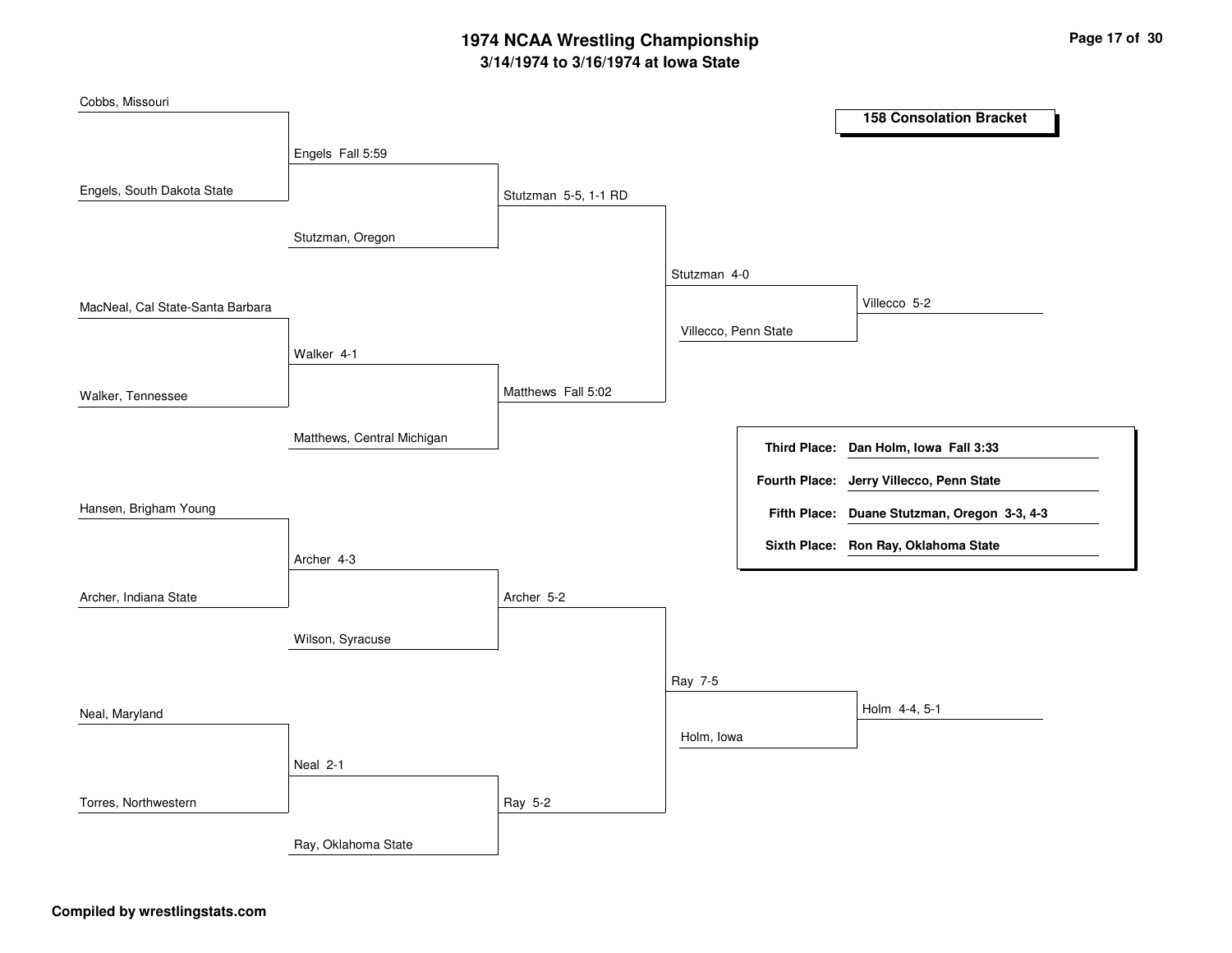# **3/14/1974 to 3/16/1974 at Iowa State 1974 NCAA Wrestling Championship Page <sup>18</sup> of <sup>30</sup>**

| <b>Championship Pigtail Bouts for 158</b><br>Jody Smith - Utah |                      |
|----------------------------------------------------------------|----------------------|
| Bruce Hall - East Carolina                                     | Smith 6-1            |
|                                                                |                      |
| Rick Emmerson - Navy                                           |                      |
| Ben Gerding - Oregon State                                     | Emmerson 4-3         |
| Mark Hansen - Brigham Young                                    | Hansen 8-5           |
| Mike Jastrom - Washington State                                |                      |
| Cliff Howlett - Drake                                          | Howlett 1-1, 1-1 SRD |
| Marty Schwartz - Yale                                          |                      |
| Buddy Walker - Tennessee                                       | Walker 9-8           |
| Bob Hulin - Portland State                                     |                      |
|                                                                |                      |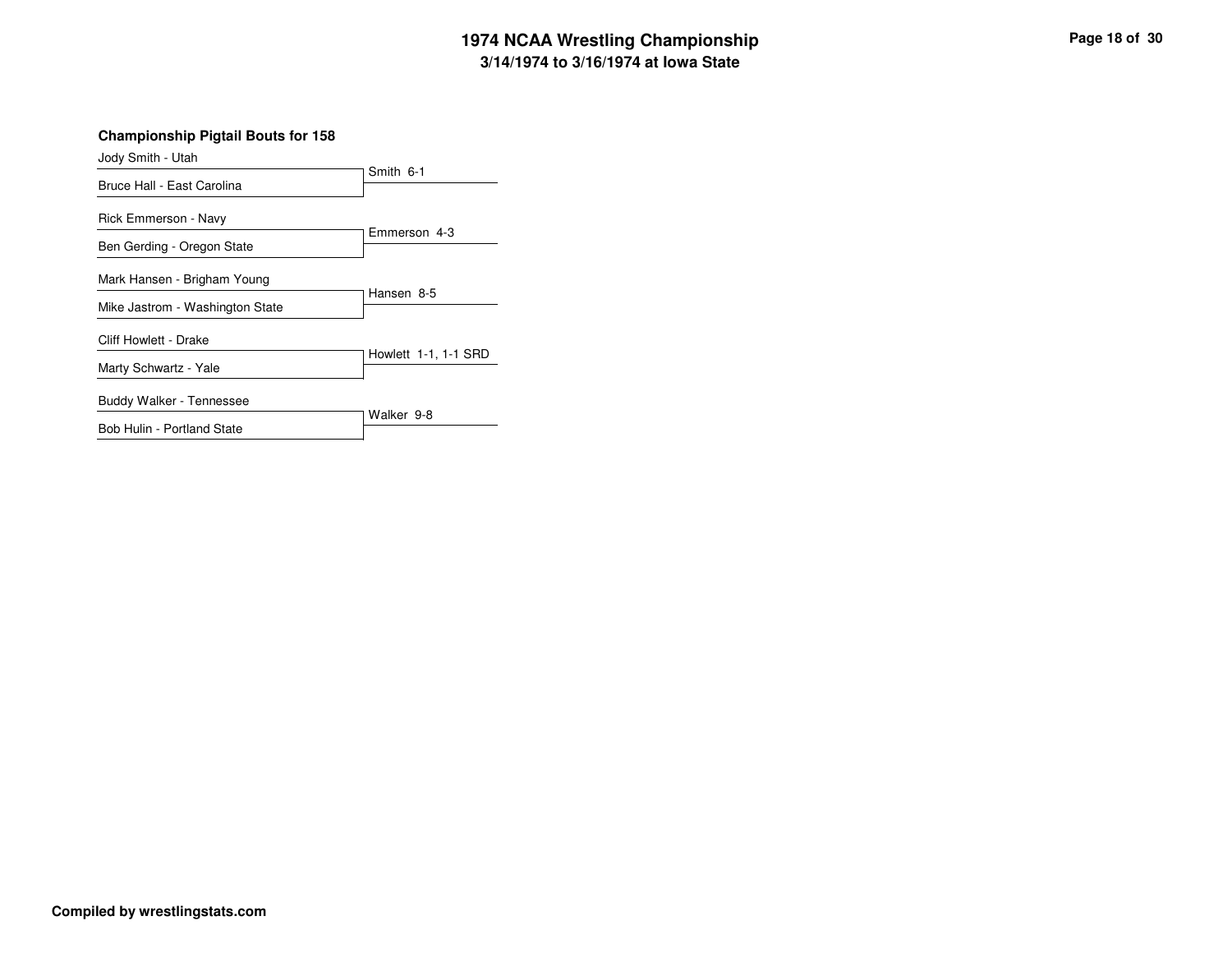# **3/14/1974 to 3/16/1974 at Iowa State 1974 NCAA Wrestling Championship Page <sup>19</sup> of <sup>30</sup>**

| John Needham, Utah                  |                        |                        |                        |                       |
|-------------------------------------|------------------------|------------------------|------------------------|-----------------------|
| Paul Goetz, California-Berkeley     | John Needham 15-2      |                        |                        |                       |
| Bob Stark, William & Mary           | Jeff Callard Fall 3:58 | Jeff Callard 16-1      |                        | 167 Weight Class      |
| Jeff Callard, Oklahoma [4]          |                        |                        |                        |                       |
| John Ryan, Michigan                 |                        |                        | Jeff Callard 8-2       |                       |
| Brady Hall, UCLA                    | Brady Hall 7-3         |                        |                        |                       |
| George Landis, Alabama              |                        | Bruce Lynn Fall 7:07   |                        |                       |
| Bruce Lynn, Cal Poly-SLO [5]        | Bruce Lynn Fall 3:03   |                        |                        |                       |
| Bill Simpson, Clarion [1]           |                        |                        |                        | Jeff Callard 1-1, 5-1 |
| Jon Jackson, Oklahoma State         | Bill Simpson Fall 7:27 |                        |                        |                       |
| Jay Lawson, Cal State-Santa Barbara |                        | Bill Simpson Fall 3:30 |                        |                       |
| Joe DiFeo, Kent State               | Jay Lawson 11-11, 3-1  |                        |                        |                       |
| Ron Sheehan, Bloomsburg [8]         |                        |                        | Bill Simpson Fall 4:57 |                       |
| Bob Hartman, Navy                   | Ron Sheehan 13-9       |                        |                        |                       |
| John Kadel, Kansas State            |                        | John Kadel 16-9        |                        |                       |
| Jim Urquhart, Rhode Island          | John Kadel 4-3         |                        |                        |                       |
| Steve Campbell, Air Force           |                        |                        |                        | Doug Wyn 5-2          |
| Doug Wyn, Western Michigan [2]      | Doug Wyn 8-1           |                        |                        |                       |
| Robin Richards, Portland State      |                        | Doug Wyn 6-1           |                        |                       |
| Bill Hayes, College of New Jersey   | Robin Richards 8-2     |                        |                        |                       |
| Jim Ledbetter, Illinois State       |                        |                        | Doug Wyn 14-1          |                       |
| Jim Woods, Washington               | Jim Woods 7-6          |                        |                        |                       |
| Dave Froehlich, Northwestern        |                        | Dave Froehlich 2-0     |                        |                       |
| Dave Crawford, Cornell [7]          | Dave Froehlich 14-7    |                        |                        |                       |
| Jim Rich, Colgate                   |                        |                        |                        | Doug Wyn 5-3          |
| Jack Ravier, Ohio University        | Jack Ravier Fall 4:20  |                        |                        |                       |
| Tom Jean, Iowa State                |                        | Don Stumpf 5-1         |                        |                       |
| Don Stumpf, SIU-Carbondale [6]      | Don Stumpf 20-4        |                        |                        |                       |
| Terry Myers, Maryland               |                        |                        | Jan Sanderson 6-2      |                       |
| Dan Brenneman, Penn State           | Dan Brenneman 4-2      |                        |                        |                       |
| Jan Sanderson, Iowa [3]             |                        | Jan Sanderson 2-1      |                        |                       |
| Bill Kullberg, Washington State     | Jan Sanderson 5-2      |                        |                        |                       |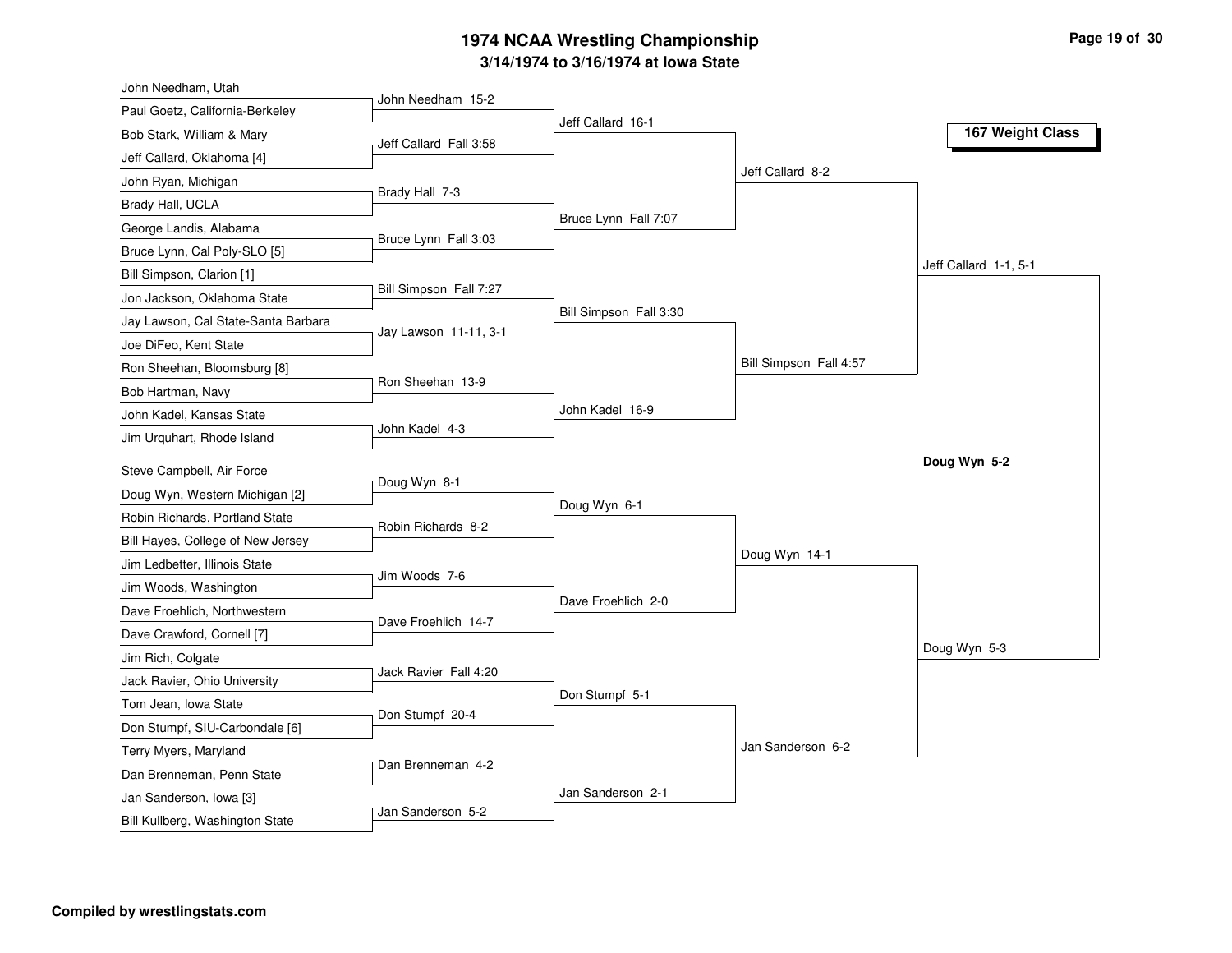# **3/14/1974 to 3/16/1974 at Iowa State 1974 NCAA Wrestling Championship Page <sup>20</sup> of <sup>30</sup>**

| Stark, William & Mary           |                         |               |                     |                                            |
|---------------------------------|-------------------------|---------------|---------------------|--------------------------------------------|
|                                 |                         |               |                     | <b>167 Consolation Bracket</b>             |
|                                 | Needham 4-1             |               |                     |                                            |
|                                 |                         |               |                     |                                            |
| Needham, Utah                   |                         | Lynn 7-0      |                     |                                            |
|                                 |                         |               |                     |                                            |
|                                 | Lynn, Cal Poly-SLO      |               |                     |                                            |
|                                 |                         |               | Jackson 3-3, 0-0 RD |                                            |
|                                 |                         |               |                     | Sanderson 6-0                              |
| Lawson, Cal State-Santa Barbara |                         |               |                     |                                            |
|                                 |                         |               | Sanderson, Iowa     |                                            |
|                                 | Jackson Med FFT         |               |                     |                                            |
|                                 |                         | Jackson 7-2   |                     |                                            |
| Jackson, Oklahoma State         |                         |               |                     |                                            |
|                                 | Kadel, Kansas State     |               |                     |                                            |
|                                 |                         |               |                     | Third Place: Jan Sanderson, Iowa 5-2       |
|                                 |                         |               |                     | Fourth Place: Dave Froehlich, Northwestern |
| Campbell, Air Force             |                         |               |                     |                                            |
|                                 |                         |               |                     | Fifth Place: Bill Simpson, Clarion 4-1     |
|                                 |                         |               |                     | Sixth Place: Jon Jackson, Oklahoma State   |
|                                 | Campbell 1-0            |               |                     |                                            |
| Richards, Portland State        |                         | Froehlich 3-1 |                     |                                            |
|                                 |                         |               |                     |                                            |
|                                 | Froehlich, Northwestern |               |                     |                                            |
|                                 |                         |               |                     |                                            |
|                                 |                         |               | Froehlich 3-2       |                                            |
| Brenneman, Penn State           |                         |               |                     | Froehlich 5-3                              |
|                                 |                         |               | Simpson, Clarion    |                                            |
|                                 | Brenneman 5-1           |               |                     |                                            |
|                                 |                         |               |                     |                                            |
| Kullberg, Washington State      |                         | Brenneman 6-5 |                     |                                            |
|                                 |                         |               |                     |                                            |
|                                 | Stumpf, SIU-Carbondale  |               |                     |                                            |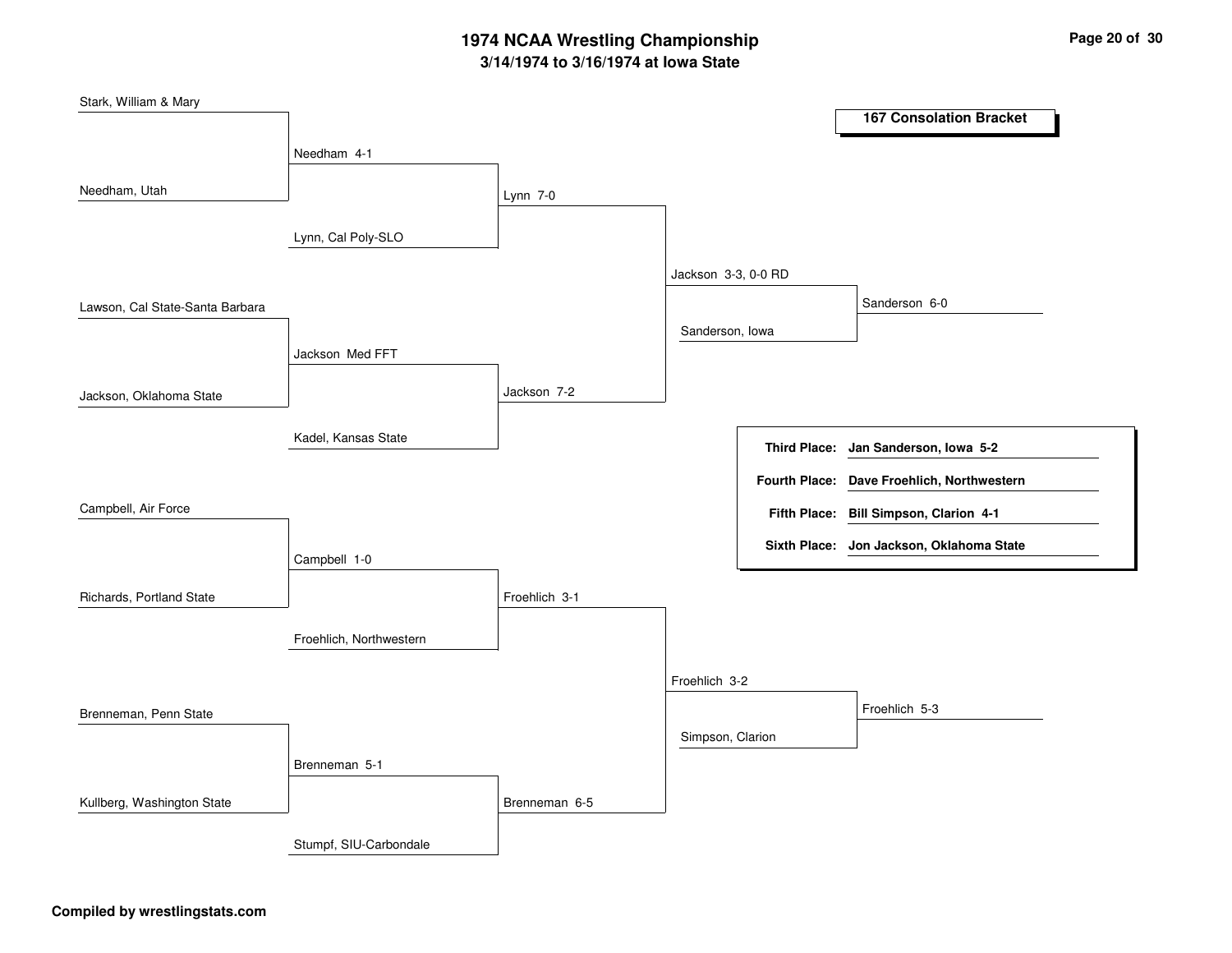# **3/14/1974 to 3/16/1974 at Iowa State 1974 NCAA Wrestling Championship Page <sup>21</sup> of <sup>30</sup>**

**Championship Pigtail Bouts for 167**

| John Needham - Utah              |              |
|----------------------------------|--------------|
| Ken Kalcevich - Indiana          | Needham 4-2  |
| Steve Campbell - Air Force       |              |
| Jim Davis - Arizona              | Campbell 4-1 |
| Brady Hall - UCLA                |              |
| Greg Leonard - Boise State       | Hall 10-5    |
| Bill Kullberg - Washington State |              |
| Lonnie Seufer - Colorado State   | Kullberg 5-3 |
| Jon Jackson - Oklahoma State     |              |
| Jim McDuffie - Hofstra           | Jackson 7-3  |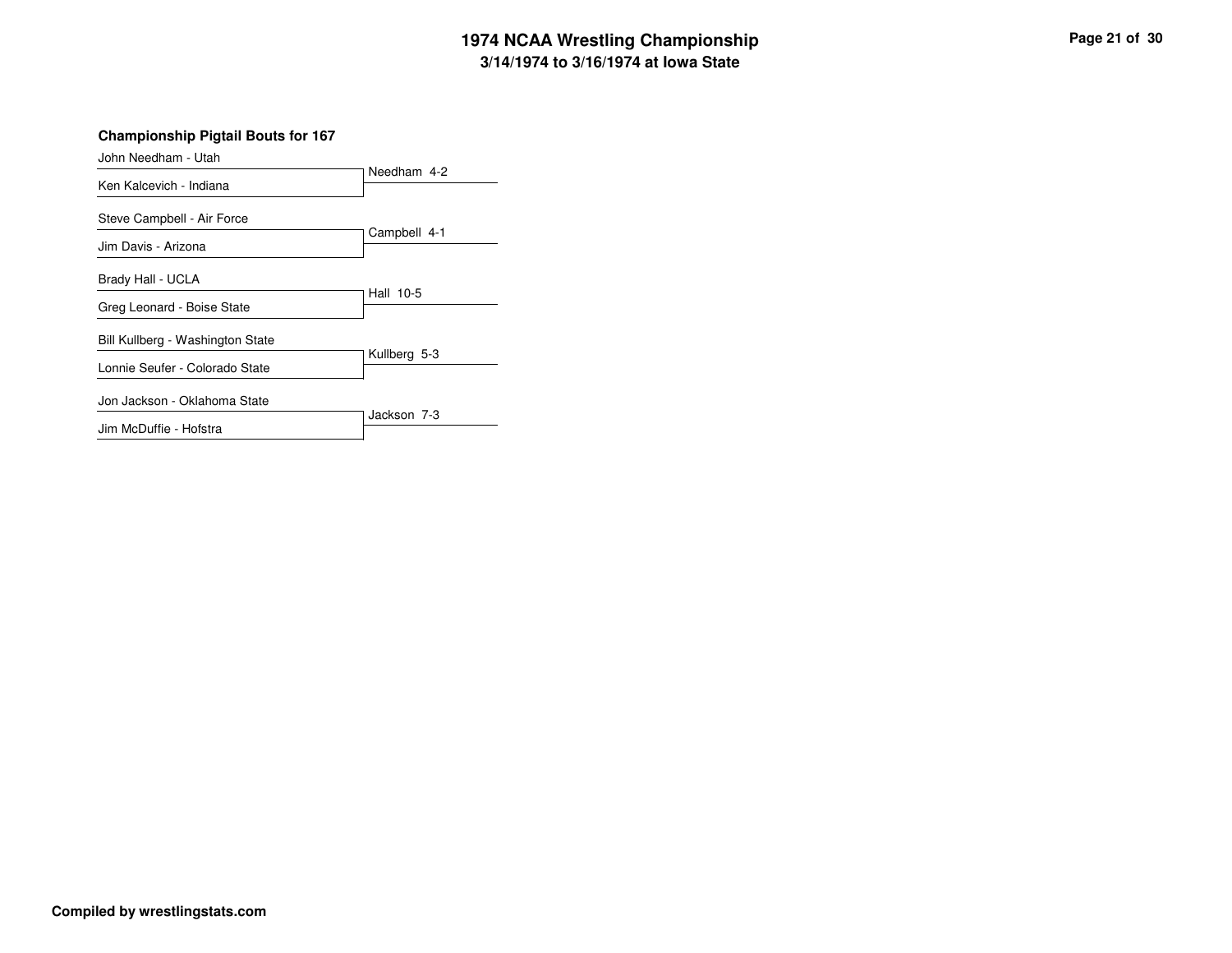#### **3/14/1974 to 3/16/1974 at Iowa State 1974 NCAA Wrestling Championship Page <sup>22</sup> of <sup>30</sup>**

| Mike Hansen, Brigham Young         |                           |                      |                           |                           |
|------------------------------------|---------------------------|----------------------|---------------------------|---------------------------|
| Rory Needs, Boise State            | Mike Hansen 10-3          |                      |                           |                           |
| Kevin Fennell, California-Berkeley | Terry DeStito 10-3        | Mike Hansen 7-2      |                           | 177 Weight Class          |
| Terry DeStito, Lehigh [4]          |                           |                      |                           |                           |
| Rob Huizenga, Michigan             |                           |                      | Mike Hansen 10-2          |                           |
| Sythell Thompson, Cal Poly-SLO     | Rob Huizenga 4-0          |                      |                           |                           |
| Phil Donley, Kansas State          |                           | Rob Huizenga 5-0     |                           |                           |
| Jerry White, Penn State [5]        | Jerry White Fall 3:02     |                      |                           |                           |
| Mel Renfro, Washington [1]         |                           |                      |                           | Mel Renfro 7-6            |
| Dave Gaunt, Indiana State          | Mel Renfro 8-3            |                      |                           |                           |
| Kelly Bledsoe, Portland State      |                           | Mel Renfro 4-1       |                           |                           |
| Steve Jentzen, Colorado State      | Kelly Bledsoe 13-3        |                      |                           |                           |
| Rick Jones, Oklahoma State [8]     |                           |                      | Mel Renfro 13-1           |                           |
| Frank Calabria, SUNY-Brockport     | Rick Jones 4-0            |                      |                           |                           |
| Mark Jones, Boston University      |                           | Rick Jones 4-0       |                           |                           |
| Stu Moyer, Ball State              | Mark Jones 6-4            |                      |                           |                           |
| Ron Sather, Oregon State           |                           |                      |                           | Floyd Hitchcock 10-4      |
| Rich Binek, Iowa State [2]         | Rich Binek 4-0            |                      |                           |                           |
| Kim Bowman, Utah                   |                           | Kurt Blank 6-5       |                           |                           |
| Kurt Blank, Ohio University        | Kurt Blank 6-4            |                      |                           |                           |
| Bob Shamakian, Kent State          |                           |                      | Kurt Blank 2-2, 3-3 RD    |                           |
| George Calloway, Auburn            | George Calloway 7-3       |                      |                           |                           |
| Buck Davis, Oregon                 |                           | Ed Vatch 6-2         |                           |                           |
| Ed Vatch, Wisconsin [7]            | Ed Vatch 4-1              |                      |                           |                           |
| Scott Klippert, Northwestern       |                           |                      |                           | Floyd Hitchcock Fall 0:25 |
| Ed Janvier, Delaware               | Scott Klippert 8-1        |                      |                           |                           |
|                                    |                           | Floyd Hitchcock 15-7 |                           |                           |
| Russ Casella, Air Force            | Floyd Hitchcock Fall 3:16 |                      |                           |                           |
| Floyd Hitchcock, Bloomsburg [6]    |                           |                      | Floyd Hitchcock Fall 5:56 |                           |
| Bill Hoffman, Nebraska             | Bill Hill 3-0             |                      |                           |                           |
| Bill Hill, East Carolina           |                           | Bill Hill 5-4        |                           |                           |
| Chris Campbell, Iowa [3]           | Steve Bonsall 9-8         |                      |                           |                           |
| Steve Bonsall, Rutgers             |                           |                      |                           |                           |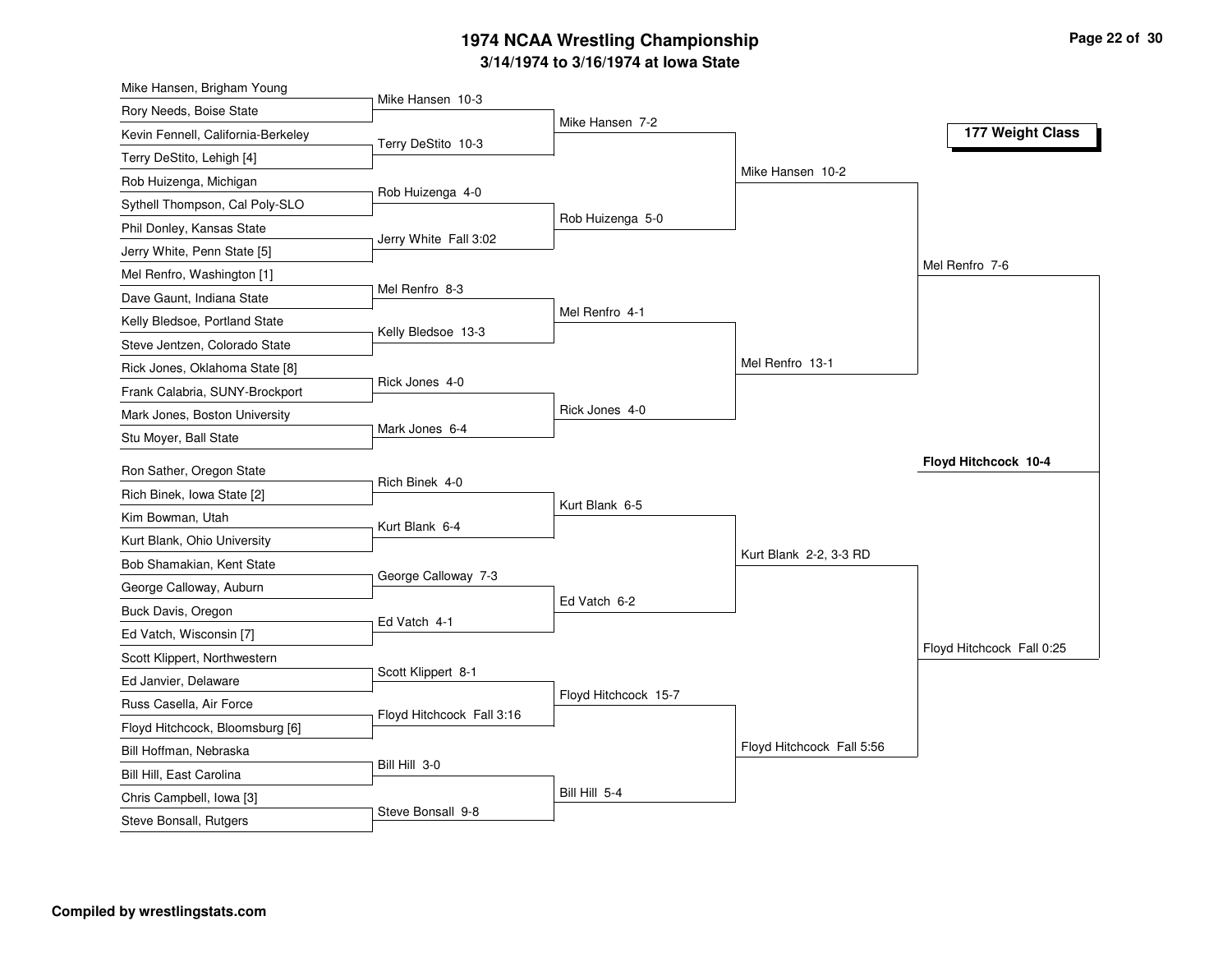# **3/14/1974 to 3/16/1974 at Iowa State 1974 NCAA Wrestling Championship Page <sup>23</sup> of <sup>30</sup>**

| Needs, Boise State      |                       |                 |              |                        |                                            |
|-------------------------|-----------------------|-----------------|--------------|------------------------|--------------------------------------------|
|                         |                       |                 |              |                        | <b>177 Consolation Bracket</b>             |
|                         | DeStito 7-3           |                 |              |                        |                                            |
|                         |                       |                 |              |                        |                                            |
| DeStito, Lehigh         |                       | Huizenga 6-4    |              |                        |                                            |
|                         | Huizenga, Michigan    |                 |              |                        |                                            |
|                         |                       |                 | Huizenga 5-0 |                        |                                            |
| Bledsoe, Portland State |                       |                 |              |                        | Huizenga 2-1                               |
|                         |                       |                 |              | Blank, Ohio University |                                            |
|                         | Gaunt 8-4             |                 |              |                        |                                            |
|                         |                       | Jones 3-2       |              |                        |                                            |
| Gaunt, Indiana State    |                       |                 |              |                        |                                            |
|                         | Jones, Oklahoma State |                 |              |                        |                                            |
|                         |                       |                 |              |                        | Third Place: Rob Huizenga, Michigan 2-0    |
|                         |                       |                 |              | <b>Fourth Place:</b>   | Mike Hansen, Brigham Young                 |
| Bowman, Utah            |                       |                 |              |                        | Fifth Place: Bill Hill, East Carolina 12-9 |
|                         |                       |                 |              |                        | Sixth Place: Kurt Blank, Ohio University   |
|                         | Binek 11-0            |                 |              |                        |                                            |
| Binek, Iowa State       |                       | Vatch 6-4       |              |                        |                                            |
|                         |                       |                 |              |                        |                                            |
|                         | Vatch, Wisconsin      |                 |              |                        |                                            |
|                         |                       |                 |              |                        |                                            |
|                         |                       |                 | Hill 6-2     |                        |                                            |
| Klippert, Northwestern  |                       |                 |              |                        | Hansen 4-2                                 |
|                         |                       |                 |              | Hansen, Brigham Young  |                                            |
|                         | Klippert 9-2          |                 |              |                        |                                            |
| Casella, Air Force      |                       | <b>Hill 7-5</b> |              |                        |                                            |
|                         |                       |                 |              |                        |                                            |
|                         | Hill, East Carolina   |                 |              |                        |                                            |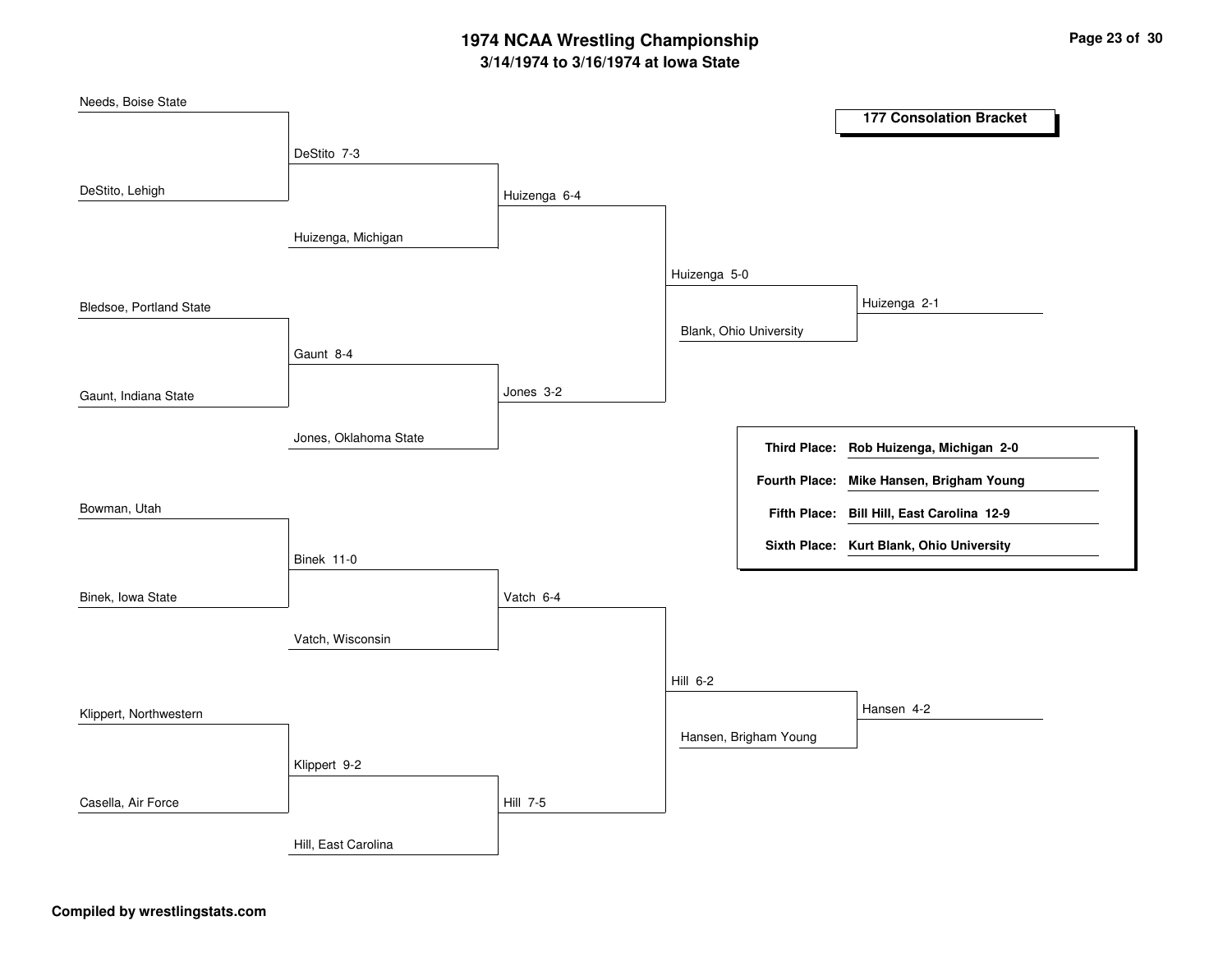# **3/14/1974 to 3/16/1974 at Iowa State 1974 NCAA Wrestling Championship Page <sup>24</sup> of <sup>30</sup>**

| Ron Sather - Oregon State           |                 |  |  |
|-------------------------------------|-----------------|--|--|
| George Howe - Fresno State          | Sather 2-1      |  |  |
| Steve Jentzen - Colorado State      |                 |  |  |
| Pat Rheam - Virginia Military       | Jentzen 11-5    |  |  |
| Ed Janvier - Delaware               |                 |  |  |
| John Christensen - Navy             | Janvier 13-3    |  |  |
| Dave Gaunt - Indiana State          |                 |  |  |
| Carl Hoffman - North Carolina       | Gaunt Fall 7:04 |  |  |
| Sythell Thompson - Cal Poly-SLO     |                 |  |  |
| Dick Lagerman - Wisconsin-Milwaukee | Thompson 7-6    |  |  |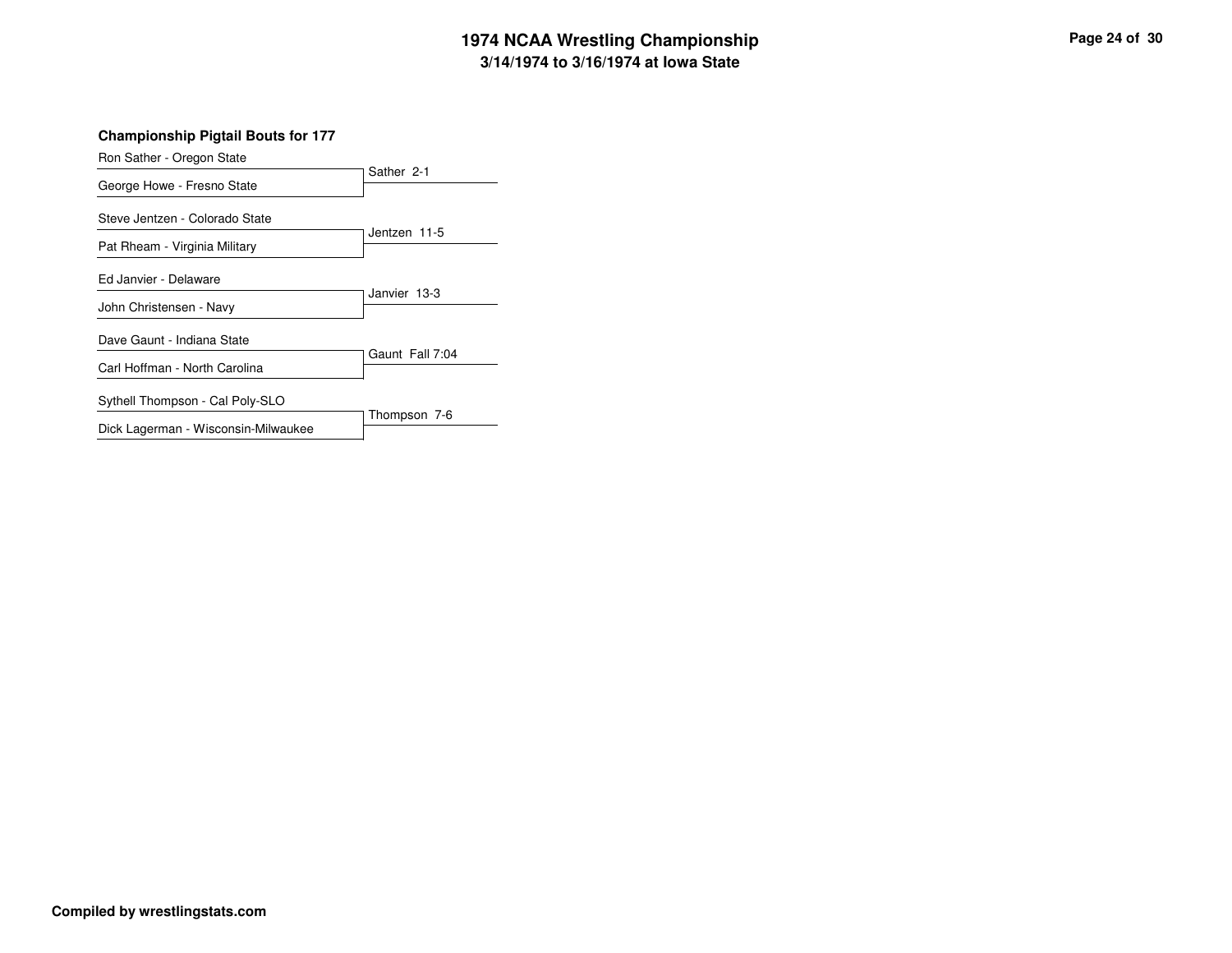#### **3/14/1974 to 3/16/1974 at Iowa State 1974 NCAA Wrestling Championship Page <sup>25</sup> of <sup>30</sup>**

| John White, UCLA                   |                        |                        |                           |                  |
|------------------------------------|------------------------|------------------------|---------------------------|------------------|
| Doug Mosley, Central Michigan      | Doug Mosley 5-2        | Bill Shuffstall 3-1    |                           |                  |
| Bill Shuffstall, Slippery Rock     | Bill Shuffstall 4-3    |                        |                           | 190 Weight Class |
| Jeff Simons, Navy [4]              |                        |                        |                           |                  |
| Paul Cote, Iowa                    |                        |                        | Bill Shuffstall Fall 3:52 |                  |
| Tom Cook, Missouri                 | Paul Cote 5-1          |                        |                           |                  |
| Chuck Estin, Dartmouth             |                        | Paul Cote 9-5          |                           |                  |
| Wes Hines, Oregon [5]              | Wes Hines 5-2          |                        |                           |                  |
| Greg Strobel, Oregon State [1]     |                        |                        |                           | Greg Strobel 7-5 |
| Walter Grote, Cornell              | Greg Strobel 9-0       |                        |                           |                  |
| Bruce Davis, New Mexico            |                        | Greg Strobel 7-2       |                           |                  |
| Scott Wickard, Michigan State      | Scott Wickard 7-4      |                        |                           |                  |
| Rich Molbury, SUNY-Potsdam [8]     |                        |                        | Greg Strobel 5-1          |                  |
| Bob Johnson, Nebraska              | Rich Molbury 2-0       |                        |                           |                  |
| Jerry Washington, SIU-Edwardsville |                        | Rich Molbury Fall 3:47 |                           |                  |
| Bill Voliva, Virginia              | Jerry Washington 10-2  |                        |                           |                  |
| Rich Calderon, Washington          |                        |                        |                           | Greg Strobel 7-2 |
| Ben Ohai, Brigham Young [2]        | Ben Ohai 9-7           |                        |                           |                  |
| Gary Edlund, Illinois State        |                        | Ben Ohai 6-2           |                           |                  |
| Roy Baker, Delaware                | Roy Baker 1-1, 1-1 RD  |                        |                           |                  |
| Rich Schultz, Kent State           |                        |                        | Ben Ohai 4-2              |                  |
| Bill Scott, Portland State         | Rich Schultz 11-8      |                        |                           |                  |
| Neal Brendel, Yale                 |                        | Neal Brendel 13-2      |                           |                  |
| Dave Curby, Michigan [7]           | Neal Brendel 6-6, 1-0  |                        |                           |                  |
| Mike Radford, East Carolina        |                        |                        |                           | Ben Ohai 8-7     |
| Evan Johnson, Minnesota            | Evan Johnson Fall 5:47 |                        |                           |                  |
| Charles Wright, SUNY-Buffalo       |                        | Charles Wright 13-4    |                           |                  |
| Keith Leland, Cal Poly-SLO [6]     | Charles Wright 6-2     |                        |                           |                  |
| Henry Jackson, Florida             |                        |                        | Al Nacin Fall 7:08        |                  |
| John Berg, Fresno State            | John Berg 4-2          |                        |                           |                  |
|                                    |                        |                        |                           |                  |
| Al Nacin, Iowa State [3]           |                        | Al Nacin 7-0           |                           |                  |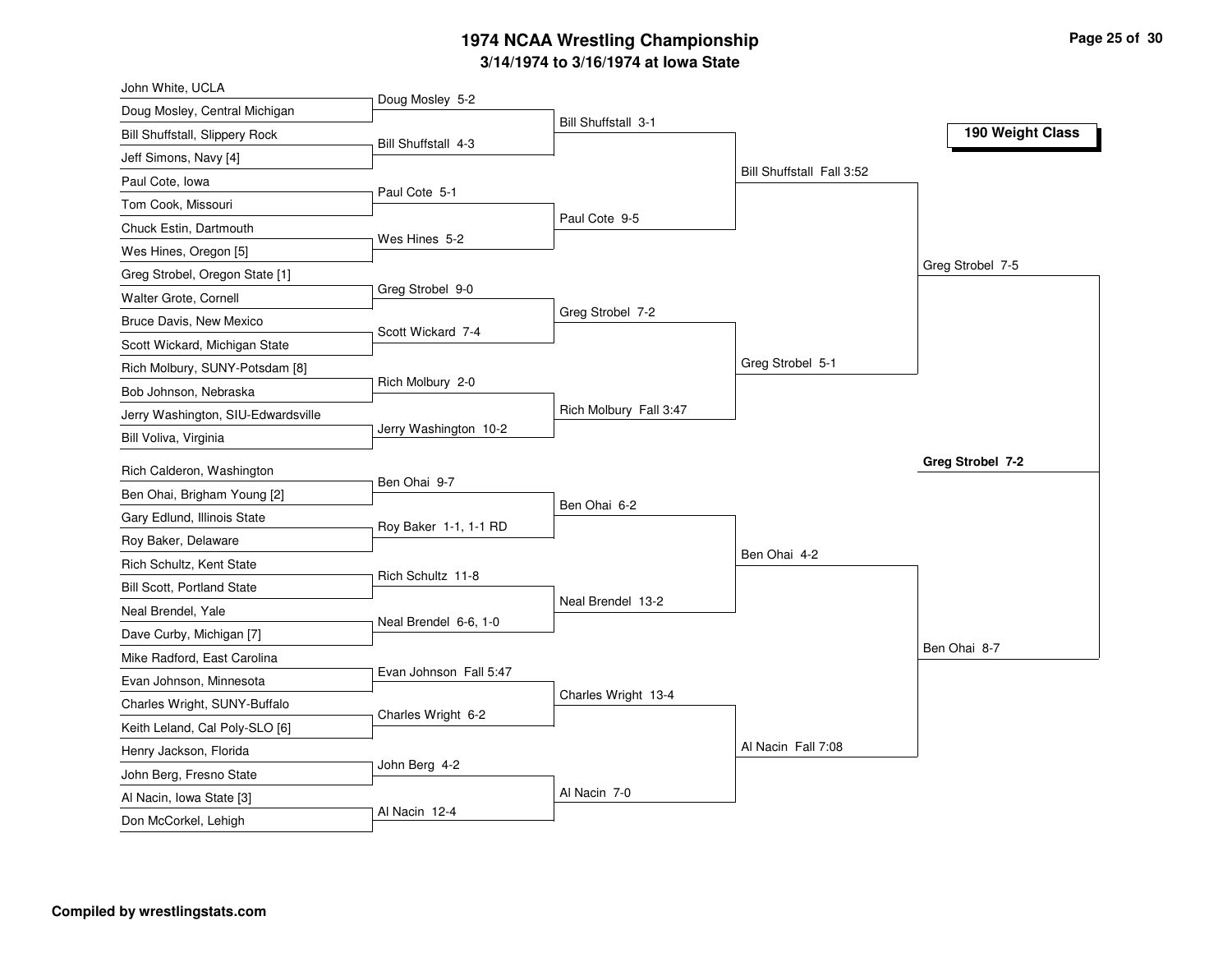# **3/14/1974 to 3/16/1974 at Iowa State 1974 NCAA Wrestling Championship Page <sup>26</sup> of <sup>30</sup>**

| Simons, Navy             |                       |              |                    |                           |                                             |
|--------------------------|-----------------------|--------------|--------------------|---------------------------|---------------------------------------------|
|                          |                       |              |                    |                           | <b>190 Consolation Bracket</b>              |
|                          | Simons DFT            |              |                    |                           |                                             |
|                          |                       |              |                    |                           |                                             |
| Mosley, Central Michigan |                       | Simons 12-1  |                    |                           |                                             |
|                          | Cote, Iowa            |              |                    |                           |                                             |
|                          |                       |              |                    |                           |                                             |
|                          |                       |              | Simons 2-2, 2-0    |                           |                                             |
| Wickard, Michigan State  |                       |              |                    |                           | Nacin 9-4                                   |
|                          |                       |              | Nacin, Iowa State  |                           |                                             |
|                          | Grote 4-3             |              |                    |                           |                                             |
|                          |                       | Molbury 8-2  |                    |                           |                                             |
| Grote, Cornell           |                       |              |                    |                           |                                             |
|                          | Molbury, SUNY-Potsdam |              |                    |                           |                                             |
|                          |                       |              |                    |                           | Third Place: Al Nacin, Iowa State Fall 4:00 |
|                          |                       |              |                    |                           | Fourth Place: Rich Calderon, Washington     |
| Calderon, Washington     |                       |              |                    |                           | Fifth Place: Jeff Simons, Navy 4-4, 1-1 RD  |
|                          |                       |              |                    |                           | Sixth Place: Bill Shuffstall, Slippery Rock |
|                          | Calderon 8-3          |              |                    |                           |                                             |
| Baker, Delaware          |                       | Calderon 8-4 |                    |                           |                                             |
|                          |                       |              |                    |                           |                                             |
|                          | Brendel, Yale         |              |                    |                           |                                             |
|                          |                       |              |                    |                           |                                             |
|                          |                       |              | Calderon Fall 3:58 |                           |                                             |
| Berg, Fresno State       |                       |              |                    |                           | Calderon 4-2                                |
|                          |                       |              |                    | Shuffstall, Slippery Rock |                                             |
|                          | McCorkel 3-1          |              |                    |                           |                                             |
|                          |                       |              |                    |                           |                                             |
| McCorkel, Lehigh         |                       | McCorkel 6-0 |                    |                           |                                             |
|                          | Wright, SUNY-Buffalo  |              |                    |                           |                                             |
|                          |                       |              |                    |                           |                                             |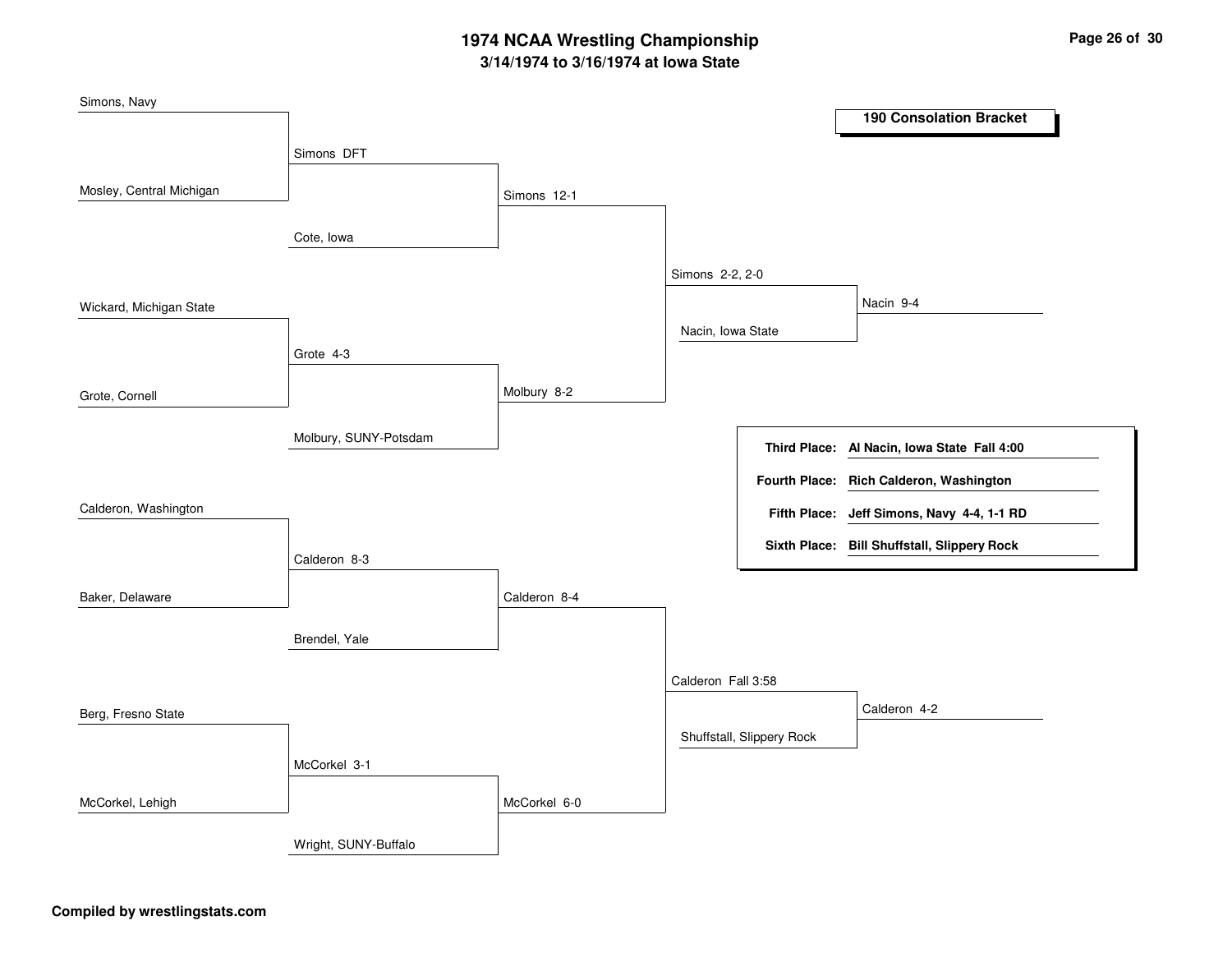# **3/14/1974 to 3/16/1974 at Iowa State 1974 NCAA Wrestling Championship Page <sup>27</sup> of <sup>30</sup>**

#### **Championship Pigtail Bouts for 190**

Tom Cook - Missouri

Cook Fall 1:25 Tim Roosa - Utah State

Rich Calderon - Washington

Calderon 10-2 Mark Mullins - Oklahoma

Neal Brendel - Yale

Brendel 6-1 Jim Hendricks - Colorado State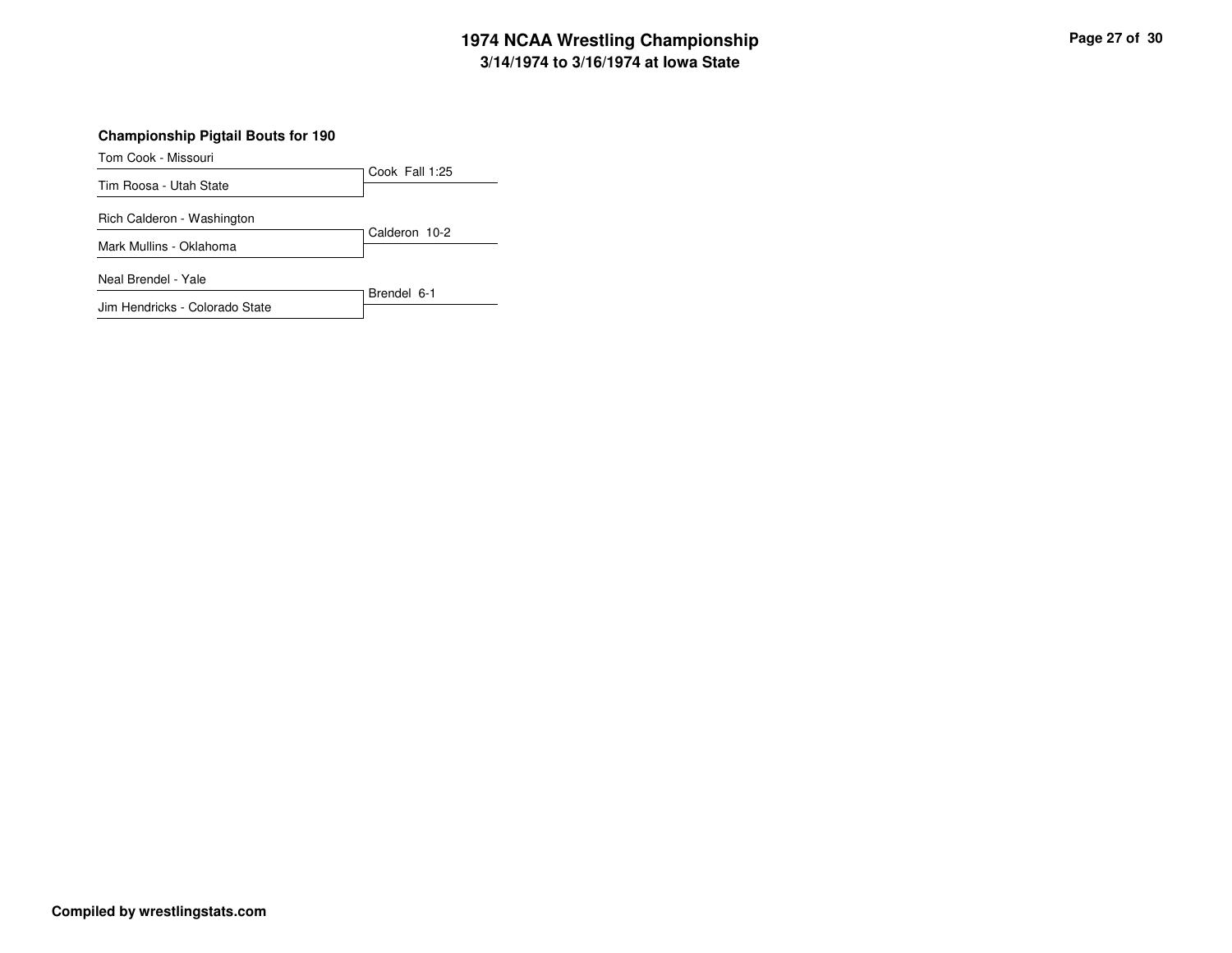#### **3/14/1974 to 3/16/1974 at Iowa State 1974 NCAA Wrestling Championship Page <sup>28</sup> of <sup>30</sup>**

| Bill Van Worth, Cal State-Bakersfield |                            |                         |                         |                         |
|---------------------------------------|----------------------------|-------------------------|-------------------------|-------------------------|
| Chuck Ehrhart, Cleveland State        | Bill Van Worth Fall 7:58   |                         |                         |                         |
| Jim Feucht, Miami Ohio                | Tim Karpoff Fall 3:00      | Tim Karpoff 3-1         |                         | <b>UNL Weight Class</b> |
| Tim Karpoff, Yale [4]                 |                            |                         |                         |                         |
| Chuck Coryea, Clarion                 |                            |                         | Tim Karpoff 1-1, 4-4 RD |                         |
| Karl Schueneman, Iowa State           | Chuck Coryea Fall 3:06     |                         |                         |                         |
| Kurt Chandler, Princeton              |                            | Milt Seals 7-1          |                         |                         |
| Milt Seals, New Mexico [5]            | Milt Seals 11-5            |                         |                         |                         |
| Charlie Getty, Penn State [1]         |                            |                         |                         | Jim Woods 4-3           |
| Jim Kish, Northern Colorado           | Charlie Getty 11-2         |                         |                         |                         |
| Patt Ball, Washington State           |                            | Charlie Getty Fall 1:46 |                         |                         |
| John Jacquot, Bowling Green           | John Jacquot 4-0           |                         |                         |                         |
| Jim Woods, Western Illinois [8]       |                            |                         | Jim Woods Fall 2:38     |                         |
| Joel Puleo, Duke                      | Jim Woods Fall 3:55        |                         |                         |                         |
| Gary Peterson, Brigham Young          |                            | Jim Woods Fall 0:46     |                         |                         |
| Mike Fanning, Notre Dame              | Gary Peterson 12-8         |                         |                         |                         |
| Larry Bielenberg, Oregon State        |                            |                         |                         | Jim Woods 9-5           |
| Tom Hazell, Oklahoma State [2]        | Tom Hazell 6-1             |                         |                         |                         |
| Jim Waschek, lowa                     |                            | Tom Hazell 9-6          |                         |                         |
| Joe Bertolone, John Carroll           | Jim Waschek Fall 5:38      |                         |                         |                         |
| Bill Kalkbrenner, Oklahoma            |                            |                         | Tom Hazell 6-4          |                         |
| Don Bonner, Drake                     | Bill Kalkbrenner Fall 0:41 |                         |                         |                         |
| Greg Gibson, Oregon                   |                            | Greg Gibson 8-6         |                         |                         |
| Larry Avery, Michigan State [7]       | Greg Gibson 12-4           |                         |                         |                         |
| Don Mayorga, Hofstra                  |                            |                         |                         | Gary Ernst 6-6, 2-1     |
| Wayne Woofter, Kansas State           | Don Mayorga 8-2            |                         |                         |                         |
| George Barkanic, Lehigh               |                            | Don Mayorga Fall 6:44   |                         |                         |
| Dave Graves, Washington [6]           | Dave Graves 4-4, 1-1 RD    |                         |                         |                         |
| Dennis Fenton, Massachusetts          |                            |                         | Gary Ernst 9-1          |                         |
| Palmer Klaas, Illinois                | Palmer Klaas Fall 1:59     |                         |                         |                         |
| Gary Ernst, Michigan [3]              |                            | Gary Ernst 9-2          |                         |                         |
| Don Jackson, San Jose State           | Gary Ernst Fall 3:49       |                         |                         |                         |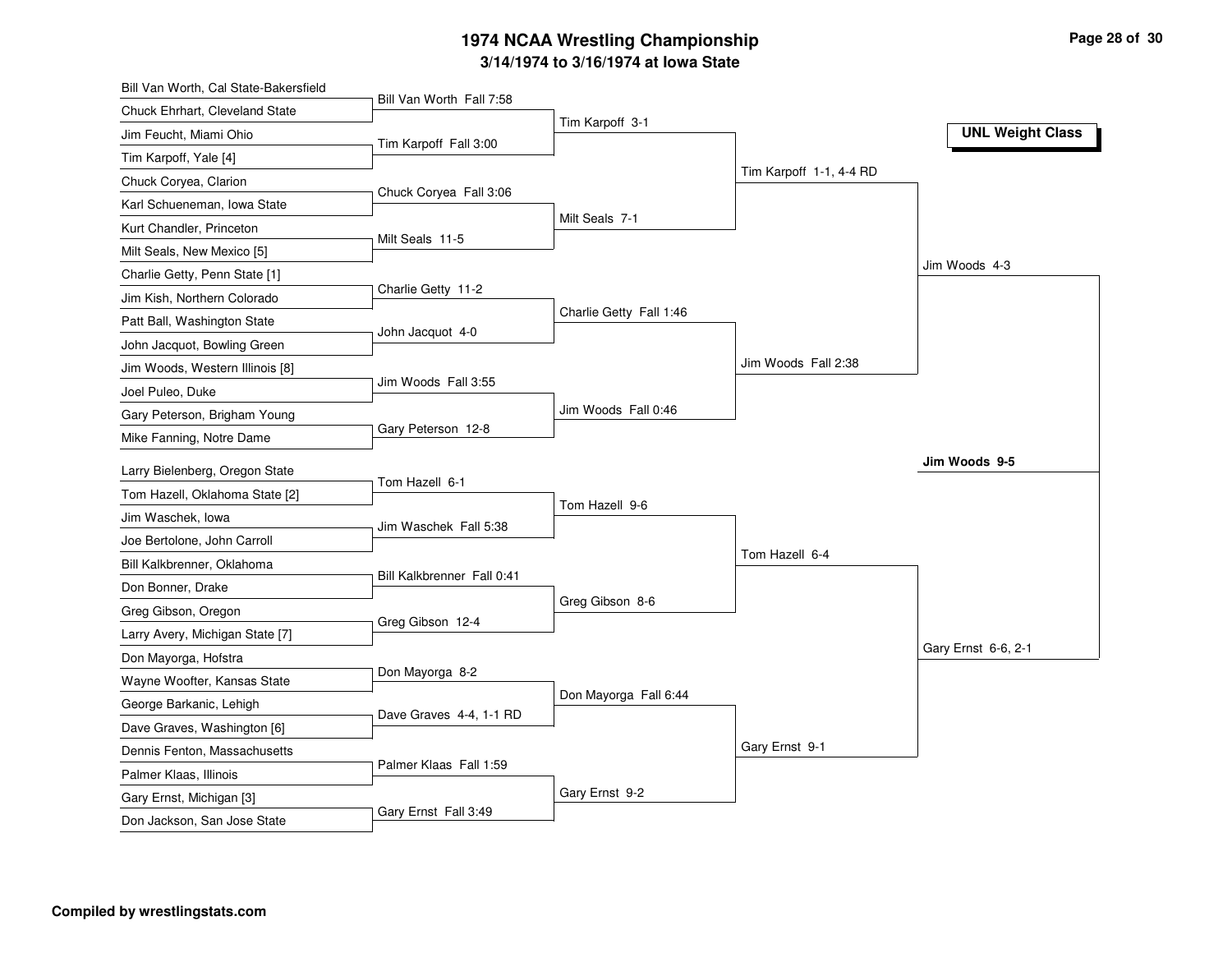# **3/14/1974 to 3/16/1974 at Iowa State 1974 NCAA Wrestling Championship Page <sup>29</sup> of <sup>30</sup>**

| Feucht, Miami Ohio               |                   |                |                 |                        |                                                       |
|----------------------------------|-------------------|----------------|-----------------|------------------------|-------------------------------------------------------|
|                                  |                   |                |                 |                        | <b>UNL Consolation Bracket</b>                        |
|                                  | Feucht 4-3        |                |                 |                        |                                                       |
| Van Worth, Cal State-Bakersfield |                   | Feucht 9-0     |                 |                        |                                                       |
|                                  | Seals, New Mexico |                |                 |                        |                                                       |
|                                  |                   |                | Getty 6-1       |                        |                                                       |
| Peterson, Brigham Young          |                   |                |                 |                        | Getty 3-0                                             |
|                                  | Puleo 5-4         |                |                 | Hazell, Oklahoma State |                                                       |
| Puleo, Duke                      |                   | Getty 3-1      |                 |                        |                                                       |
|                                  | Getty, Penn State |                |                 |                        | Third Place: Charlie Getty, Penn State 4-3            |
|                                  |                   |                |                 |                        | Fourth Place: Tim Karpoff, Yale                       |
| Bielenberg, Oregon State         |                   |                |                 |                        | Fifth Place: Larry Bielenberg, Oregon State Fall 5:19 |
|                                  | Bielenberg 6-0    |                |                 |                        | Sixth Place: Tom Hazell, Oklahoma State               |
| Waschek, lowa                    |                   | Bielenberg 6-3 |                 |                        |                                                       |
|                                  | Gibson, Oregon    |                |                 |                        |                                                       |
|                                  |                   |                | Bielenberg 13-3 |                        |                                                       |
| Klaas, Illinois                  |                   |                |                 |                        | Karpoff 7-6                                           |
|                                  | Klaas 8-2         |                | Karpoff, Yale   |                        |                                                       |
|                                  |                   |                |                 |                        |                                                       |
| Jackson, San Jose State          |                   | Klaas 12-6     |                 |                        |                                                       |
|                                  | Mayorga, Hofstra  |                |                 |                        |                                                       |